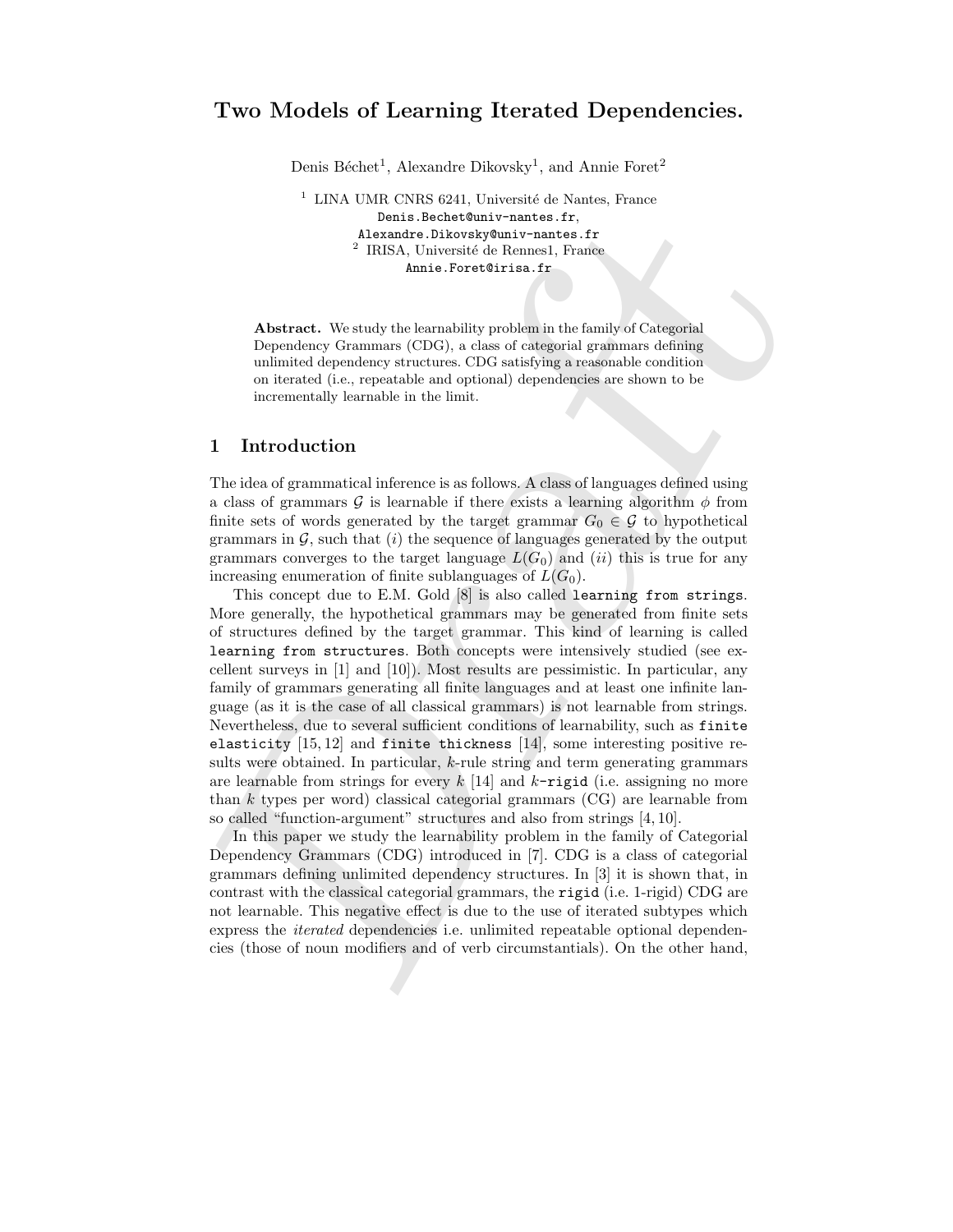with its<br>cated dependency saityby as . It consists in limiting the found of CDG<br>in the first of the parameters and the<br>symmetry and the streng condition on the literated dependencies in<br>smitted the communic satisfying tha it is also shown that the k-rigid CDG with iteration-free types are learnable from the so called "dependency nets" (an analogue of the function-argument structures adapted to CDG) and also from strings. However, the iteration-free CDG cannot be considered as an acceptable compromise because the linguistically relevant dependency grammars must express the iterated dependencies. Below we propose a pragmatic solution of the learnability problem for CDG with iterated dependency subtypes. It consists in limiting the family of CDG to the grammars satisfying a strong condition on the iterated dependencies. Intuitively, in the grammars satisfying this condition, the iterated dependencies and the dependencies repeatable at least  $K$  times for some fixed  $K$  are indiscernible. This constraint, called below K-*star-revealing*, is more or less generally accepted in the traditional dependency syntax (cf. [11], where  $K = 2$ ). For the class of  $K$ -star-revealing CDG, we show an algorithm which incrementally learns the target CDG from the dependency structures in which the iteration is not marked. We compare this new model of learning grammars from structures with the traditional model as applied to iterated dependencies. As one might expect, the CDG with unlimited iterated dependencies are not learnable from input functor/argument-like structures. Moreover, this is true even for the rigid CDG.

# 2 Background

#### 2.1 Categorial Dependency Grammars

*Categorial dependency grammars* [6] may be seen as an assignment to words of first order dependency types of the form:  $t = [l_m \langle \dots \langle l_1 \rangle g / r_1 / \dots / r_n]^P$ . Intuitively,  $w \mapsto [\alpha \backslash d \backslash \beta]^P$  means that the word w has a left subordinate through dependency d (similar for the right subtypes  $\left[\alpha/d/\beta\right]^P$ ). The *head subtype* g in  $w \mapsto [\alpha \setminus g/\beta]^P$  intuitively means that w is governed through dependency g. In this way  $t$  defines all local (projective) dependencies of a word.

*Example 1.* For instance, the assignment:  $in \rightarrow [c-copul/prepos-in],$  the  $\rightarrow [det],$  W ord  $\rightarrow [det\backslash pred]$ beginning  $\mapsto [det\$ grepos−in], was  $\mapsto [c-copul\$ S/pred] determines the projective dependency structure in 1.



Fig. 1. Projective dependency structure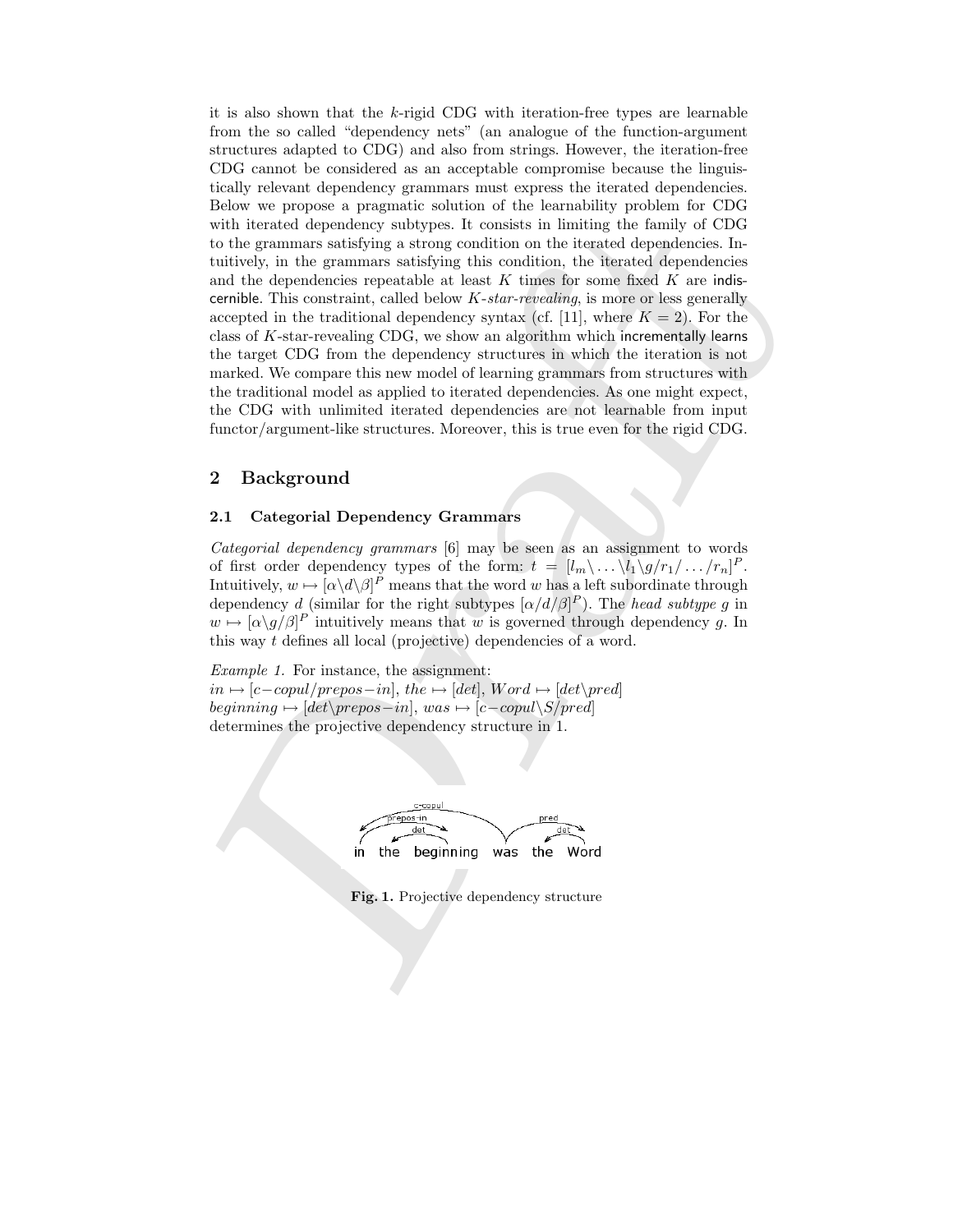governo through the same dependency of situated somewhere on the right. So that is sense of that in the situated formula position of the situation of the situation of the situation of the situation of the situation of the The intuitive meaning of subtype P, called *potential*, is that it defines the distant (non-projective, discontinuous) dependencies of the word  $w$ .  $P$  is a string of *polarized valencies*, i.e. of symbols of four kinds:  $\angle d$  (*left negative valency* d),  $\setminus d$  (*right negative valency* d),  $\setminus d$  (*left positive valency* d),  $\nearrow d$  (*right positive valency* d). Intuitively,  $v = \langle d \rangle$  requires a subordinate through dependency d situated *somewhere* on the left, whereas the *dual* valency  $\check{v} = \checkmark d$  requires a governor through the same dependency d situated somewhere on the right. So together they describe the discontinuous dependency d. Similar for the other pairs of dual valencies. For negative valencies  $\angle d$ ,  $\Diamond d$  are provided a special kind of subtypes  $\#(\checkmark d), \#(\checkmark d)$ . Intuitively, they serve to check the adjacency of a distant word subordinate through discontinuous dependency d to a *host word*. The dependencies of these types are called *anchor*. A *primitive dependency type* is either a *local dependency name d* or its *iteration d*<sup>∗</sup> or an anchor type  $\#(v).$ 

*Example 2.* For instance, the assignment:  $elle \mapsto [pred], \ \ la \mapsto [\#(\swarrow clit-a-obj)]^{\swarrow clit-a-obj},$  $lui \mapsto [\#(\swarrow \textit{clit}-3d-\textit{obj})]^{\swarrow \textit{clit}-3d-\textit{obj}}, \; \textit{donnée} \mapsto [\textit{aux}]^{\nwarrow \textit{clit}-3d-\textit{obj}\nwarrow \textit{clit}-a-\textit{obj}},$  $a \mapsto [\#(\angle \text{clit}-3d-obj)\#(\angle \text{clit}-a-obj)\ \text{pred}\ \text{S}/aux-a-d]$ determines the non projective DS in Fig. 2.<sup>3</sup>





**Definition 1.** Let  $w = a_1 \ldots a_n$  be a string, W be the set of all occurrences *of symbols in* w and  $C = \{d_1, \ldots, d_m\}$  *be a set of* dependency names. A graph  $D = (W, E)$  *with labeled arcs is a* dependency structure *(DS) of w if it has a* root, *i.e.* a node  $a_0 \in W$  *such that* (*i*) *for any node*  $a \in W$ ,  $a \neq a_0$ , *there is a path from*  $a_0$  *to a and* (*ii*) *there is no arc*  $(a', d, a_0)$ .<sup>4</sup> *An arc*  $(a_1, d, a_2) \in E$  *is called* dependency d *from*  $a_1$  *to*  $a_2$ *. The linear order on* W *induced by* w *is the* precedence order *on* D*.*

Definition 2. *Let* C *be a set of* local dependency names *and* V *be a set of* valency names*.*

<sup>3</sup> Anchors are not displayed for a better readability.

<sup>4</sup> Evidently, every DS is connected and has a unique root.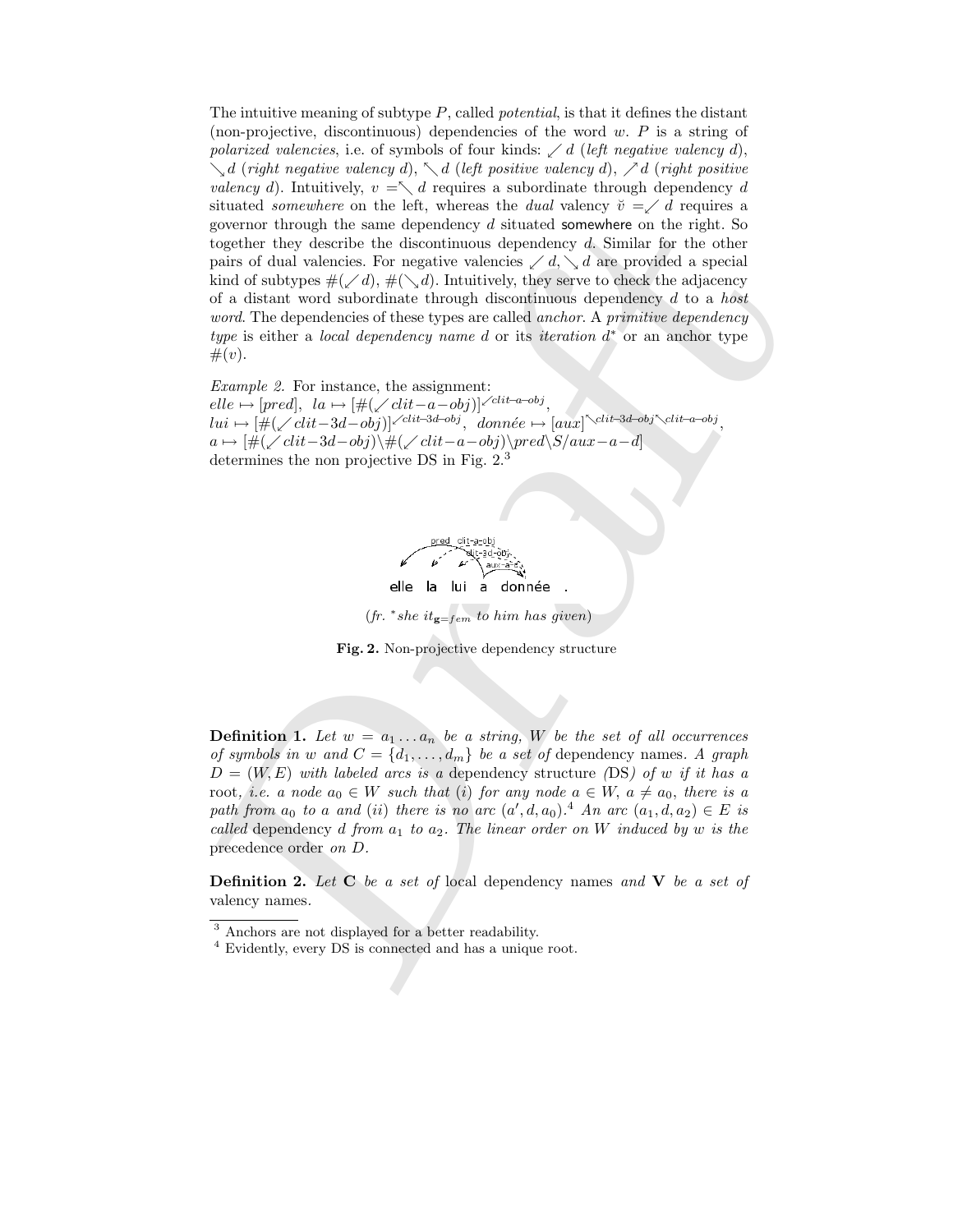*The expressions of the form*  $\swarrow v, \searrow v, \searrow v, \searrow v$ *, where*  $v \in \mathbf{V}$ *, are called* polarized valencies.  $\searrow v$  *and*  $\nearrow v$  *are* positive,  $\nearrow v$  *and*  $\nearrow v$  *are* negative;  $\nearrow v$ *and*  $\swarrow v$  *are* left,  $\nearrow v$  *and*  $\searrow v$  *are* right. Two polarized valencies with the same *valency name and orientation, but with the opposite signs are* dual*.*

*An expression of one of the forms*  $\#(\swarrow v), \#(\searrow v), v \in \mathbf{V}$ *, is called* anchor type *or just* anchor. An expression of the form  $d^*$  where  $d \in \mathbb{C}$ , is called iterated dependency type*.*

*Local dependency names, iterated dependency types and anchor types are* primitive types*.*

*An expression of the form*  $t = [l_m \backslash ... \backslash l_1 \backslash H / ... /r_1 ... /r_n]$  *in which*  $m, n \geq$ 0,  $l_1, \ldots, l_m, r_1, \ldots, r_n$  are primitive types and H is either a local dependency *name or an anchor type, is called* basic dependency type.  $l_1, \ldots, l_m$  and  $r_1, \ldots, r_n$ *are respectively left and right* argument subtypes *of* t*.* H *is called* head subtype *of* t *(or* head type *for short).*

*A (possibly empty) string* P *of polarized valencies is called* potential*.* 5

*A* dependency type *is an expression* B<sup>P</sup> *in which* B *is a basic dependency type and* P *is a potential.* CAT(C, V) *and* B(C) *will denote respectively the set of all dependency types over* C *and* V *and the set of all basic dependency types over* C*.*

CDG are defined using the following calculus of dependency types <sup>6</sup>

 $\mathbf{L}^{\mathbf{l}}$ .  $C^{P_1}[C\backslash\beta]^{P_2}\vdash [\beta]^{P_1P_2}$ 

 $\mathbf{I}^{\mathbf{l}}$ .  $C^{P_1}[C^*\backslash \beta]^{P_2} \vdash [C^*\backslash \beta]^{P_1P_2}$ 

 $\Omega^{\rm l}\!\!\!$ .  $[C^*\backslash\beta]^{\check{P}}\,\,\vdash[\beta]^P$ 

 ${\bf D}^1$ ,  $\alpha^{P_1(\mathcal{M})P(\mathcal{M})P_2} \vdash \alpha^{P_1P_{22}}$ , if the potential  $(\mathcal{M})P(\mathcal{M})$  satisfies the following pairing rule FA (*first available*):

**FA** : P has no occurrences of  $\angle C, \angle C$ .

dependence types are proposition of the form of the state of the state of the state dependence of the form  $t = [l_n, \ldots, l_n, M, M, \ldots, r_1, \ldots, r_n]$  in which  $m_1 \ge 0$ , In calculation to propose and  $H$  is called the a local dep  $\mathbf{L}^1$  is the classical elimination rule. Eliminating the argument subtype  $C \neq \#(\alpha)$ it constructs the (*projective*) dependency C and concatenates the potentials.  $C = \#(\alpha)$  creates the *anchor dependency*. I<sup>1</sup> derives  $k > 0$  instances of C.  $\Omega^1$  serves for the case  $k = 0$ .  $D^1$  creates *discontinuous dependencies*. It pairs and eliminates dual valencies with name  $C$  satisfying the rule  $FA$  to create the discontinuous dependency C.

**Definition 3.** A categorial dependency grammar (CDG) is a system  $G = (W, \mathbf{C}, \mathbf{C})$  $(S, \lambda)$ , where W *is a finite set of words*, **C** *is a finite set of local dependency names containing the selected name* S *(an axiom), and* λ, *called* lexicon*, is a finite substitution on* W *such that*  $\lambda(a) \subset \text{CAT}(C, V)$  *for each word*  $a \in W$ .

*For a DS* D *and a string* x, *let* G(D, x) *denote the relation:* D *is constructed in a proof*  $\Gamma \vdash S$  *for some*  $\Gamma \in \lambda(x)$ . *Then the* language *generated by* G *is the* 

<sup>&</sup>lt;sup>5</sup> In fact, the potentials should be defined as multi-sets. We define them as strings in order to simplify definitions and notation. Nevertheless, to make the things clear, below we will present potentials in the normal form, where all left valencies precede all right valencies.

 $^6$  We show left-oriented rules. The right-oriented are symmetrical.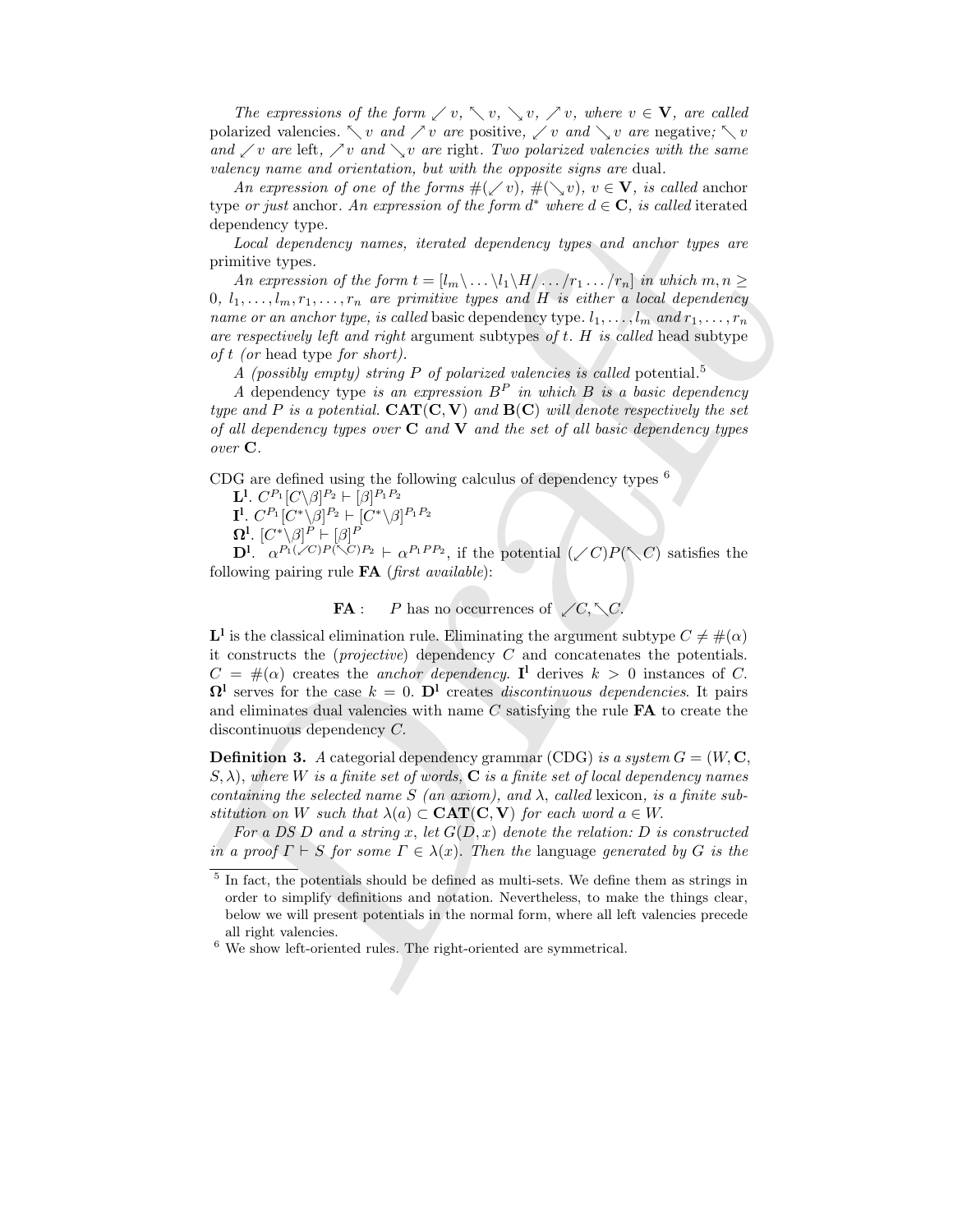*set*  $L(G) =$ <sub>*df*</sub>  $\{w \mid \exists D \ G(D, w)\}$  *and the* DS-language *generated by* G *is the set*  $\Delta(G) =_{df} \{D \mid \exists w \ G(D, w)\}\$ .  $\mathcal{D}(CDG)$  and  $\mathcal{L}(CDG)$  will denote the families of *DS-languages and languages generated by these grammars.*

*Example 3.* For instance, the proof in Fig. 3 shows that the DS in Fig. 2 belongs to the DS-language generated by a grammar containing the type assignments shown above for the french sentence  $Elle la lui a *donnée*.$ 



Fig. 3. Dependency structure correctness proof

CDG are very expressive. Evidently, they generate all CF-languages. They can also generate non-CF languages.

*Example 4.* [7]. The CDG:  $a \mapsto A^{\angle A}, [A\backslash A]^{\angle A}, b \mapsto [B/C]^{\diagdown\mathcal{A}}, [A\backslash S/C]^{\diagdown\mathcal{A}}, c \mapsto C, [B\backslash C]$ generates the language  $\{a^n b^n c^n \mid n > 0\}$ .<sup>7</sup>

shown above for the french sentence Ellic in this domain<br>  $\frac{|S^1(x)dx - 3dx - 4dy|^{\alpha n - \alpha n}}{|S^1(x)dx - 3dx - 4dy|^{\alpha n - \alpha n}}\frac{|S^1(x)dx - 3dx - 3dy]dx^{\alpha n}S^{\alpha n - \alpha n}dx^{\alpha n}}{|S^1(x)dx - 3dx|^{\alpha n}}\frac{|\nabla\left(x\right)dx - 3dx\right)^{\alpha n}S^{\alpha n - \alpha n}}{|S^1(x)dx - 3dx|^{\alpha n}}\frac{$ Seemingly, the family  $\mathcal{L}(CDG)$  of CDG-languages is different from that of the mildly context sensitive languages [9, 13] generated by multi-component TAG, linear CF rewrite systems and some other grammars.  $\mathcal{L}(CDG)$  contains non-TAG languages, e.g.  $L^{(m)} = \{a_1^n a_2^n ... a_m^n \mid n \geq 1\}$  for all  $m > 0$ . In particular, it contains the language  $MIX = \{w \in \{a, b, c\}^+ \mid |w|_a = |w|_b = |w|_c\}$  [2], for which E. Bach has conjectured that it is not mildly CS. On the other hand, [5] conjectures that this family does not contain the TAG language  $L_{copy}$  =  $\{xx \mid x \in \{a,b\}^*\}.$  This comparison shows a specific nature of the valencies' pairing rule FA. It can be expressed in terms of valencies' bracketing. For this, one should interpret  $\angle d$  and  $\angle d$  as *left brackets* and  $\diagdown d$  and  $\diagdown d$  as *right brackets*. A potential is *balanced* if it is well bracketed in the usual sense.

CDG have an important property formulated in terms of two images of sequences of types  $\gamma$ : the *local projection*  $\|\gamma\|_l$  and the *valency projection*  $\|\gamma\|_v$ : 1.  $\|\varepsilon\|_l = \|\varepsilon\|_v = \varepsilon$ ;  $\|\alpha\gamma\|_l = \|\alpha\|_l \|\gamma\|_l$  and  $\|\alpha\gamma\|_v = \|\alpha\|_v \|\gamma\|_v$  for a type  $\alpha$ . 2.  $||C^P||_l = C$  et  $||C^P||_v = P$  for every type  $C^P$ .

**Theorem 1.** [5, 6] For a CDG G with lexicon  $\lambda$  and a string  $x, x \in L(G)$  iff *there is*  $\Gamma \in \lambda(x)$  *such that*  $\|\Gamma\|_l$  *is reduced to* S *without the rule* **D** *and*  $\|\Gamma\|_v$  *is balanced.*

<sup>7</sup> One can see that the DS may be not trees.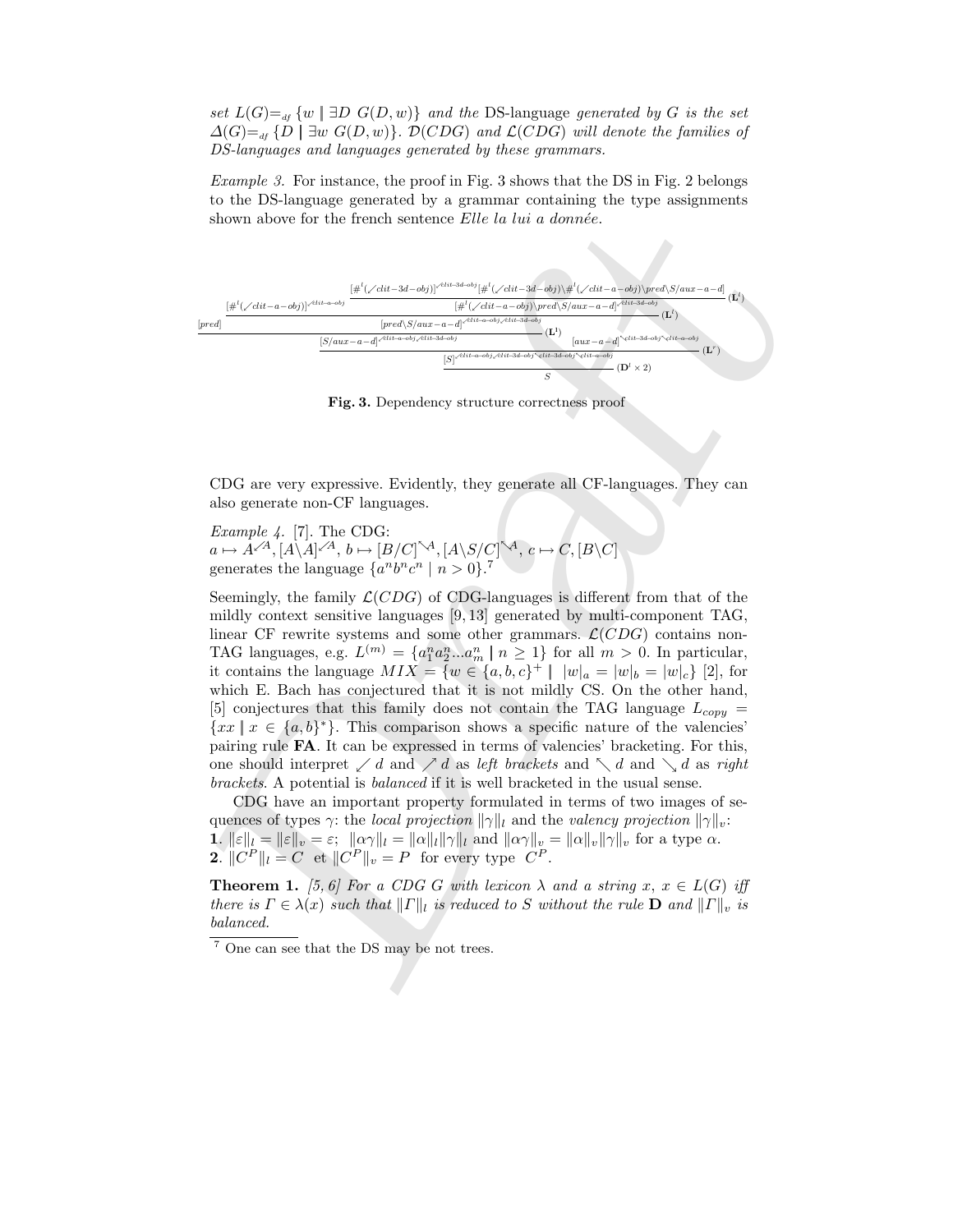On this property resides a polynomial time parsing algorithm for CDG [5, 6].

It is important to understand why the iterated subtypes are unavoidable in dependency grammars. This is due to one of the basic principles of dependency syntax, which concerns the optional repeatable dependencies (cf. [11]): all modifiers of a noun n share n as their *governor* and, similar, all circonstants of a verb v share v as their *governor*. For instance, in the dependency structure in Figure 4 there are three circonstants dependent on the same verb  $fallait$  (fr. had to). In particular, this means that the iterated dependencies cannot be simulated through recursive types. Indeed,  $a \mapsto [\alpha \backslash d]$  and  $b \mapsto [d \backslash \beta]$ derives the dependency  $a \stackrel{d}{\longleftarrow} b$  for ab. Therefore, the recursive types derive sequenced dependencies. E.g.,  $v \mapsto [c_1\backslash S], c \mapsto [c_1\backslash c_1], [c_1]$  derives for *ccccv* the

DS:  $\overrightarrow{P}$   $\overrightarrow{P}$  contradicting the above mentioned principle.

#### 2.2 Learnability, Finite Elasticity and Limit Points

states on a contrained three has a contrained in the species of states of the state of the specifical of the hole of the same that the thermal dependent of the same vertice control failure in Figure 4 there are three dire With every grammar  $G \in \mathcal{C}$  is related an observation set  $\Phi(G)$  of G. This may be the generated language  $L(G)$  or an image of the constituent or dependency structures generated by  $G$ . Below we call training sequence for  $G$  an enumeration of  $\Phi(G)$ . An algorithm A is an inference algorithm for C if, for every grammar  $G \in \mathcal{C}$ , A applies to its training sequences  $\sigma$  of  $\Phi(G)$  and, for every initial subsequence  $\sigma[i] = \{s_1, \ldots, s_i\}$  of  $\sigma$ , it returns a hypothetical grammar  $A(\sigma[i]) \in \mathcal{C}$ . A learns a target grammar  $G \in \mathcal{C}$  if on any training sequence  $\sigma$  for G A stabilizes on a grammar  $\mathcal{A}(\sigma[T]) \equiv G$ .<sup>8</sup> The grammar  $\lim_{i\to\infty} \mathcal{A}(\sigma[i]) = \mathcal{A}(\sigma[T])$  returned at the stabilization step is the limit grammar. A learns  $C$  if it learns every grammar in  $C$ .  $C$  is learnable if there is an inference algorithm learning  $\mathcal{C}$ .

Learnability and unlearnability properties have been widely studied from a theoretical point of view. In particular, in [15, 12] was introduced finite elasticity, a property of classes of languages implying their learnability. The following elegant presentation of this property is cited from [10].

Definition 4 (Finite Elasticity). *A class* L *of languages has* infinite elasticity *iff*  $\exists (e_i)_{i \in \mathbb{N}}$  *an infinite sequence of sentences,*  $\exists (L_i)_{i \in \mathbb{N}}$  *an infinite sequence of languages of*  $\mathcal L$  *such that*  $\forall i \in \mathbb N : e_i \notin L_i$  *and*  $\{e_0, \ldots, e_{i-1}\} \subseteq L_i$ *. A class has* finite elasticity *iff it has not infinite elasticity.*

Theorem 2. [Wright 1989] *A class that is not learnable has infinite elasticity.*

Corollary 1. *A class that has finite elasticity is learnable.*

<sup>&</sup>lt;sup>8</sup> A stabilizes on  $\sigma$  on step T means that T is the minimal number t for which there is no  $t_1 > t$  such that  $\mathcal{A}(\sigma[t_1]) \neq \mathcal{A}(\sigma[t])$ .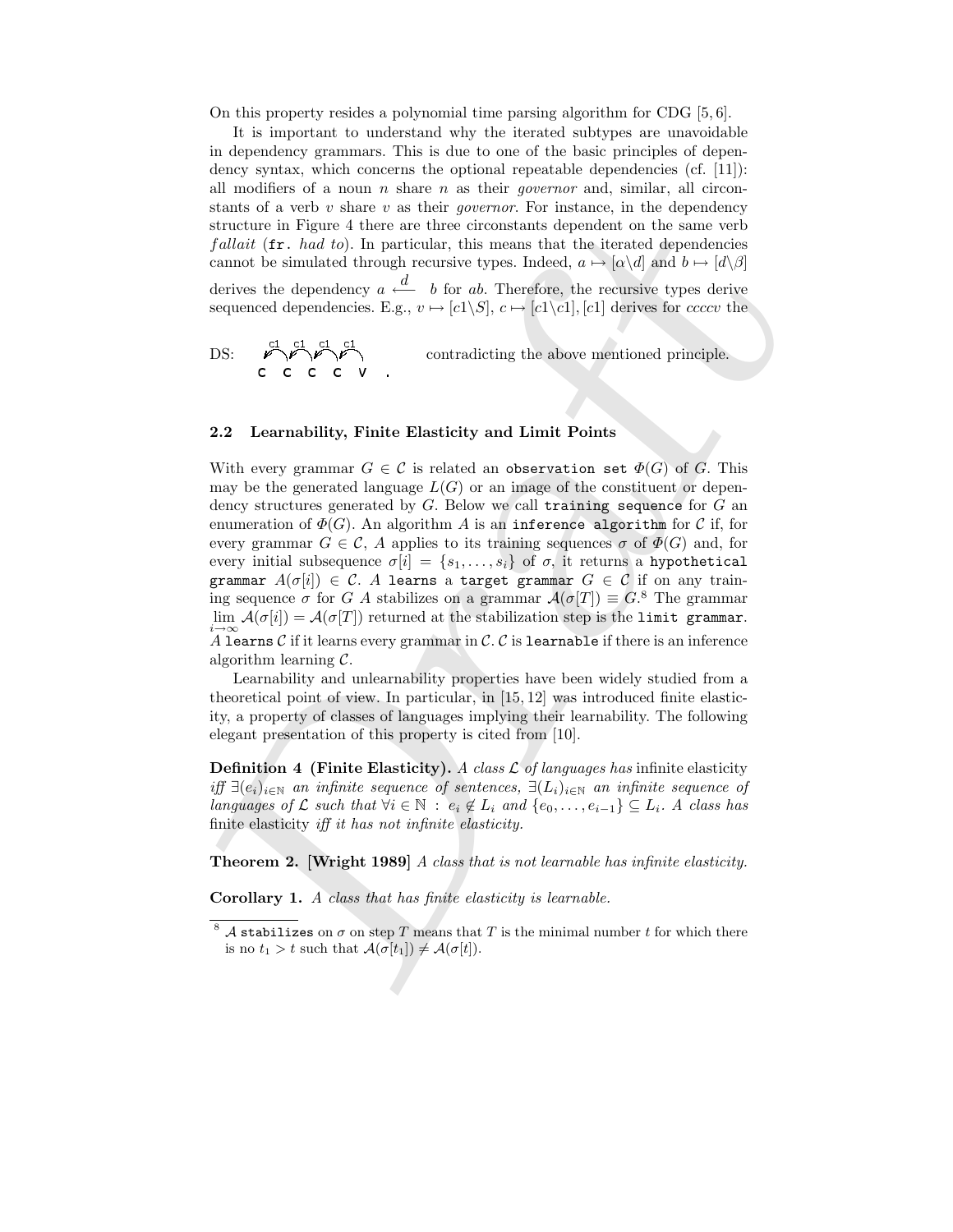The finite elasticity can be extended from a class to every class obtained by a *finite-valued relation*<sup>9</sup> . We use here a version of the theorem that has been proved in [10] and is useful for various kinds of languages (strings, structures, nets) that can be described by lists of elements over some alphabets.

Theorem 3. [Kanazawa 1998] *Let* L *be a class of languages over* Γ *that has finite elasticity, and let*  $R \subseteq \Sigma^* \times \Gamma^*$  *be a finite-valued relation. Then the class of languages*  $\{R^{-1}[L] = \{s \in \Sigma^* \mid \exists u \in L \land (s, u) \in R\} \mid L \in \mathcal{L}\}\$  *has finite elasticity.*

Definition 5 (Limit Points). *A class* L *of languages has* a limit point *iff there exists an infinite sequence*  $(L_n)_{n \in \mathbb{N}}$  *of languages in*  $\mathcal{L}$  *and a language*  $L \in \mathcal{L}$  *such that:*  $L_0 \subsetneq L_1 \ldots \subsetneq \ldots \subsetneq L_n \subsetneq \ldots$  *and*  $L = \bigcup_{n \in N} L_n$  *(L is* a limit point *of*  $\mathcal{L}$ *).* 

*Limit Points Imply Unlearnability.* If the languages of the grammars in a class G have a limit point then the class  $\mathcal G$  is *unlearnable*.<sup>10</sup>

### 2.3 Limit Points for CDGs With Iterated Subtypes

finite dentities), and let  $R \subseteq \Sigma \times I^n$  be a finite-rabid<br>densities, and be  $R \subseteq \Sigma \times I^n$  be a finite-rabid relation. Then the class<br>formula of lampages  $\{R^{-1}[V] = \{s \in \Sigma^*\}^n\}$  be  $E [K, \{s, u\} \in R\}$  [ $E \in \mathcal{E}$ ) has finit In [3] it is shown that, in contrast with the classical categorial grammars, the rigid (i.e. 1-rigid) CDG are not learnable. This negative effect is due to the use of iterated subtypes. We recall the limit point construction of [3] concerning iterative subtypes and discuss it later.

**Definition 6.** Let S, A, B be local dependency names. We define  $G'_n$ ,  $G'_*$  by:  $C'_0 = S$  $C'_{n+1} = C'_{n} / A^{*} / B^{*}$  $G'_0 = \{a \mapsto A, b \mapsto B, c \mapsto C'_0\}$  $G'_n = \{a \mapsto A, b \mapsto B, c \mapsto [C'_n]\}$  $G'_* = \{a \mapsto A, b \mapsto A, c \mapsto [S \, / \, A^*]\}$ 

Theorem 4. *These constructions yield a limit point as follows [3]:*  $L(G'_n) = \{c(b^*a^*)^k \mid k \leq n\}$  and  $L(G'_*) = c\{b, a\}^*$ 

Corollary 2. *The constructions show the non-learnability from strings for the classes of (rigid) grammars allowing iterative subtypes (*A<sup>∗</sup> *).*

We observe that in these constructions, the number of iterative subtypes  $(A^*)$ is not bound.

## 3 Incremental Learning

Below we show an incremental algorithm strongly learning CDG from DS. This means that  $\Delta(G)$  serves as the observation set  $\Phi(G)$  and that the limit grammar is strongly equivalent to the target grammar. From the very beginning, it should

<sup>&</sup>lt;sup>9</sup> A relation  $R \subseteq \Sigma^* \times \Gamma^*$  is finite-valued iff for every  $s \in \Sigma^*$ , there are at most finitely many  $u \in \Gamma^*$  such that  $(s, u) \in R$ .

 $^{10}$  This implies that the class has infinite elasticity.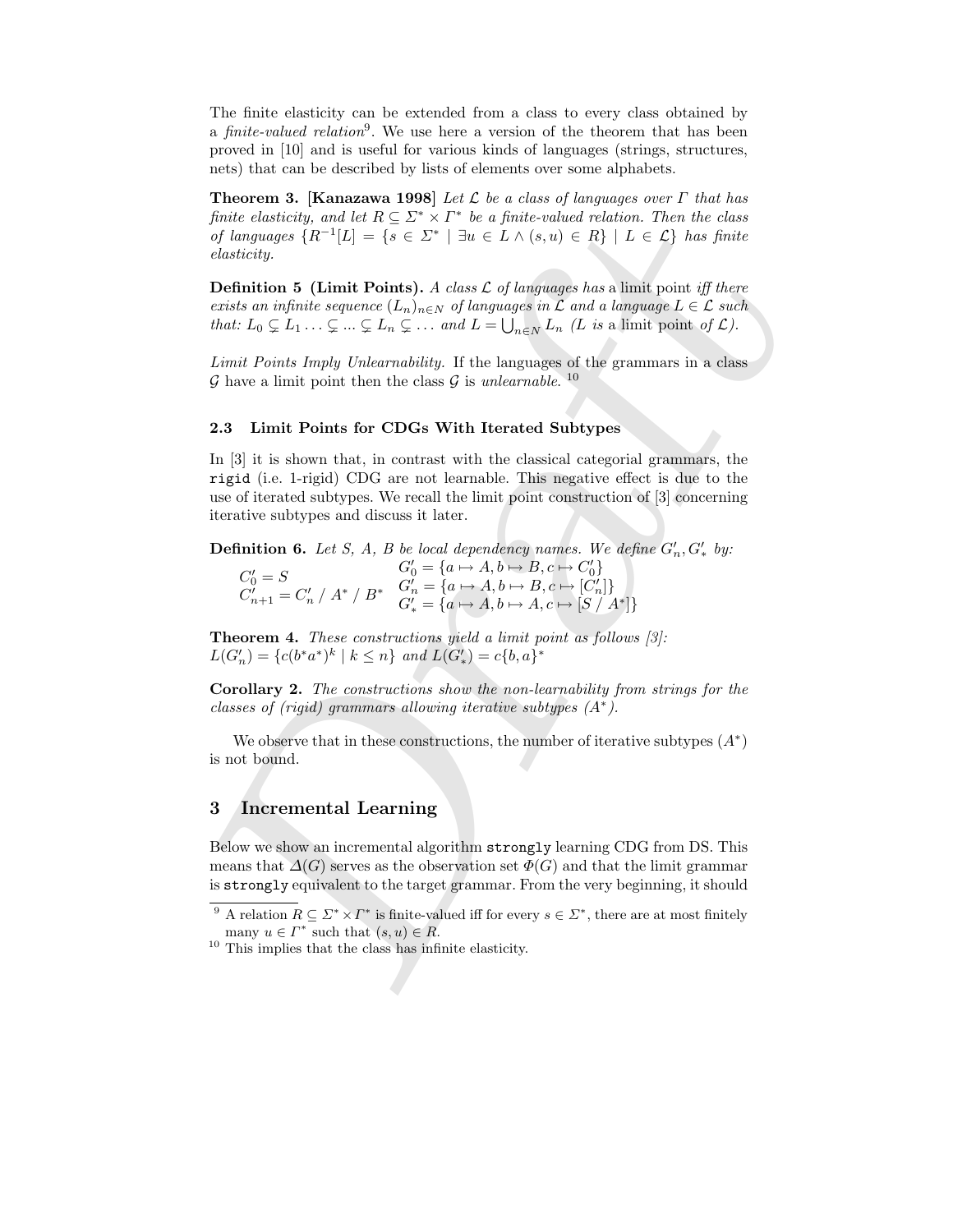the sease that every next happen<br>linked GDG  $A(G|t+1)$  is an "extension" of the preceding grammar<br> $A(G|t))$  and it is so of the<br>out any rigidaly generating the momental depth only to rigid gramma as rate. These we have a sim be clear that, in contrast with the constituent structure grammars and also with the classical CG, the existence of such learning algorithm is not guaranteed because, due to the iterated subtypes, the straightforward arguments of subtypes' set cardinality do not work. In particular, even the rigid CDG (monotonic with respect to the subgrammar partial order (PO)) do not satisfy the finite thickness condition. On the other hand, the learning algorithm  $A$  below is incremental in the sense that every next hypothetical CDG  $\mathcal{A}(\sigma[i+1])$  is an "extension" of the preceding grammar  $\mathcal{A}(\sigma[i])$  and it is so without any rigidity constraint. Incremental learning algorithms are rare. Those we know, are unification based and apply only to rigid grammars (cf. [4] and [3]). They cannot be considered as practical (at least for the NLP) because the real application grammars are never rigid. In the cases when the k-rigid learnability is a consequence of the rigid learnability, it is only of a theoretical interest because the existence of a learning algorithm is based on the Kanazawa's finite-valued-relation reduction [10].

Our notion of incrementality is based on a partial "flexibility" order  $\preceq$  on CDGs. Basically, the order corresponds to grammar expansion in the sense that  $G_1 \preceq G_2$  means that  $G_2$  defines no less dependency structures than  $G_1$  and at least as precise dependency structures as  $G_1$ . This PO is the reflexive-transitive closure of the following preorder < .

**Definition 7.** For a type  $t = [l_m \backslash \cdots l_1 \backslash g / r_1 \cdots / r_n]^P$  a dependency name c,  $i \geq 0, 0 \leq j \leq m$ , let  $t_c^{(i\backslash, j)} = [l_m \backslash \cdots \backslash l_j \backslash c \cdots \backslash c \backslash l_{j-1} \backslash \cdots l_1 \backslash g/r_1 \cdots/r_n]^P$  *(i*  $time$ ) and  $t_c^{(*\backslash j)} = [l_m \backslash \cdots \backslash l_j \backslash c * \backslash l_{j-1} \backslash \cdots l_1 \backslash g/r_1 \cdots/r_n]^P$ . *Respectively, for*  $0 \leq k \leq n \ t_c^{(i),k)} = [l_m \backslash \cdots l_1 \backslash g/r_1 \cdots /r_{k-1}/c \cdots /c/r_k / \cdots /r_n]^P$  and  $t_c^{(*),k)} =$  $[l_m\backslash \cdots l_1\backslash g/r_1\cdots/r_{k-1}/c*/r_k/\cdots/r_n]^P$ . Then:

1.  $t_c^{(i\setminus j)} < t_c^{(*\setminus j)}$  and  $t_c^{(i\setminus k)} < t_c^{(*\setminus k)}$  for all  $i \geq 0, 0 \leq j \leq m$  and  $0 \leq k \leq n$ 2.  $\tau < \tau'$  for sets of types  $\tau, \tau'$ , *if either:* 

(*i*)  $\tau' = \tau \cup \{t\}$  for a type  $t \notin \tau$  or

 $(ii) \tau = \tau_0 \cup \{t'\} \text{ and } \tau' = \tau_0 \cup \{t''\}$ 

*for a set of types*  $\tau_0$  *and some types*  $t', t''$  *such that*  $t' < t''$ *.* 3.  $\lambda < \lambda'$  for two type assignments  $\lambda$  and  $\lambda'$ , if  $\lambda(w') < \lambda'(w')$  for a word w' and  $\lambda(w) = \lambda'(w)$  for all words  $w \neq w'$ .

 $4. \preceq$  *is the PO which is the reflexive-transitive closure of the preorder*  $\lt$ .

It is not difficult to prove that the expressive power of CDG monotonically grows with respect to this PO.

**Proposition 1.** *Let*  $G_1$  *and*  $G_2$  *be two CDG such that*  $G_1 \preceq G_2$ *. Then*  $\Delta(G_1) \subseteq$  $\Delta(G_2)$  *and*  $\mathcal{L}(G_1) \subseteq \mathcal{L}(G_2)$ .

The flexibility  $PO \le$  serves to define the following main notion of incremental learning.

Definition 8. *Let* A *be an inference algorithm for* CDG *from DS and* σ *be a training sequence for a CDG* G*.*

*1.* A *is* monotonic *on*  $\sigma$  *if*  $\mathcal{A}(\sigma[i]) \preceq \mathcal{A}(\sigma[j])$  *for all*  $i \leq j$ .

- 2. A *is* faithful *on*  $\sigma$  *if*  $\Delta(\mathcal{A}(\sigma[i])) \subseteq \Delta(G)$  *for all i.*
- *3. A is* expansive *on*  $\sigma$  *if*  $\sigma[i] \subseteq \Delta(\mathcal{A}(\sigma[i]))$  *for all i.*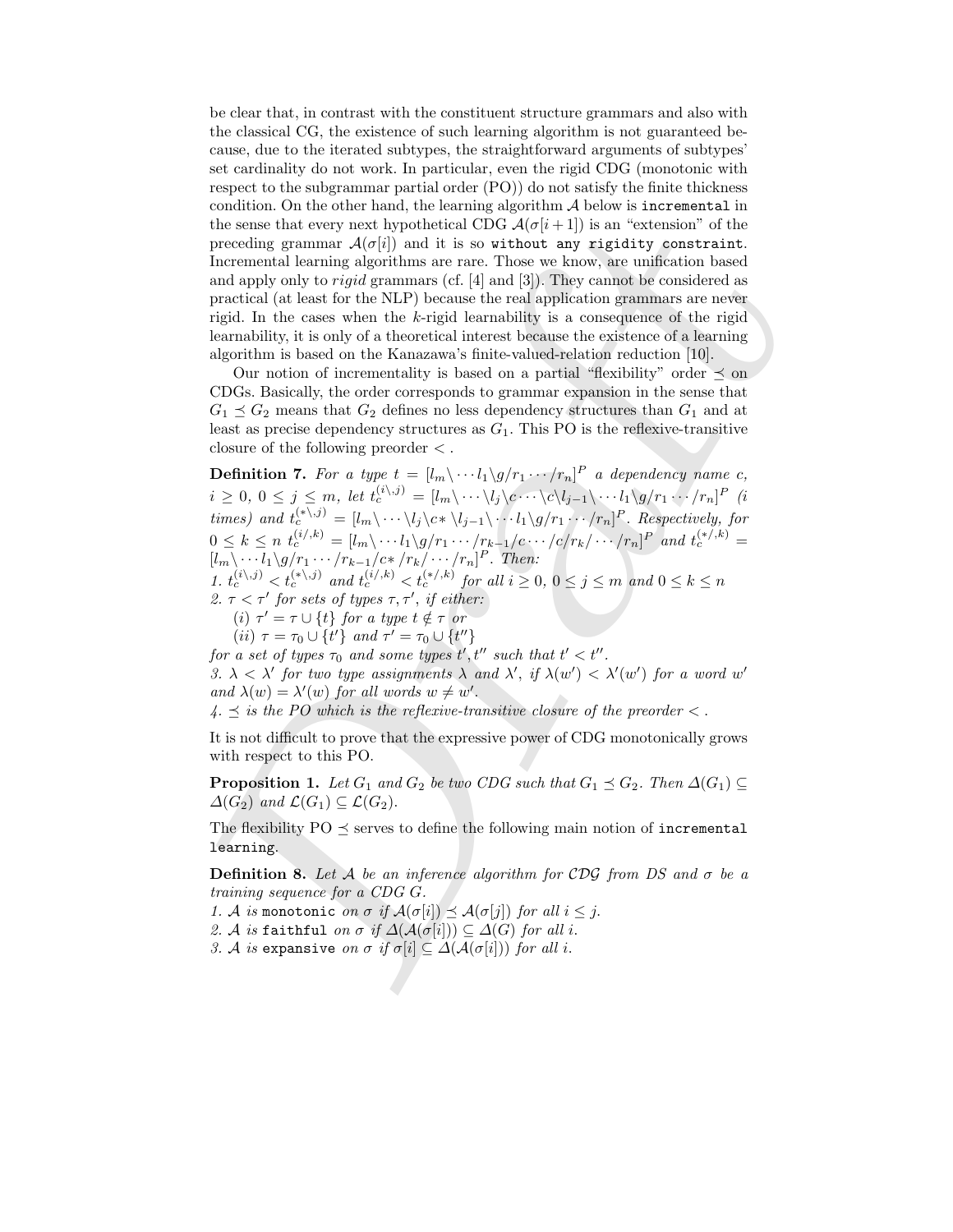**Definition 9.** Let  $G_1$  and  $G_2$  be two CDG,  $G_1 \equiv_s G_2$  iff  $\Delta(G_1) = \Delta(G_2)$ .

Theorem 5. *Let* σ *be a training sequence for a CDG* G. *If an inference algorithm* A *is monotonic, faithful, and expansive on* σ, *and if* A *stabilizes on* σ *then*  $\lim_{i\to\infty} \mathcal{A}(\sigma[i]) \equiv_s G.$ 

*Proof.* Indeed, stabilization implies that  $\lim_{n \to \infty} \mathcal{A}(\sigma[i]) = \mathcal{A}(\sigma[T])$  for some T. Then  $\Delta(\mathcal{A}(\sigma[T])) \subseteq \Delta(G)$  because of faithfulness. At the same time, by expansiveness and monotonicity,  $\Delta(G) = \sigma = \bigcup_{n=0}^{\infty}$  $i=1$  $\sigma[i] \subseteq \overset{\infty}{\bigcup}$  $i=1$  $\varDelta(\mathcal{A}(\sigma[i]))\subseteq\bigcup^{T}% \varphi_{\sigma}(\sigma[i])\bigcap\varphi_{\sigma}(\sigma[i])$  $i=1$  $\varDelta(\mathcal{A}(\sigma[i]))$  $\subseteq$   $\Delta(\mathcal{A}(\sigma[T]))$ .

As we explain it in Section 4, the unlearnability of rigid or k-rigid CDG is due to the use of iterated types. Such types are unavoidable in real grammars (cf. the iterated dependency circ in Fig. 4). But in particular in the real application grammars, the iterated types have very special properties. Firstly, the



 $(f_r \cdot *now \text{ all the evenings when he took her home he had to enter } [M. Proust])$ 

Fig. 4. Iterated circumstantial dependency

discontinuous dependencies are never iterated. Secondly, in natural languages, the optional constructions repeated successively several times (two or more) are exactly those iterated. This is the resource we use to resolve the learnability problem. To formalize these properties we need some notations and definitions. The main definition concerns a restriction on the class of grammars that is learned. This class corresponds to grammars where an argument that is used at least K times in a DS must be an iterated argument. Such grammars are called K-star-revealing grammars.

#### Definition 10.

*1.* Repetition blocks  $(R\text{-}blocks)$ : For  $d \in \mathbb{C}$ ,

$$
LB_d = \{t_1 \backslash \cdots \backslash t_i \mid i > 0, t_1, \ldots, t_i \in \{d\} \cup \{x^* \mid x \in \mathbf{C}\}\}\
$$

and symmetrically for  $RB_d$ .

*2.* Patterns*: Patterns are defined exactly as types, but in the place of* C*, we use*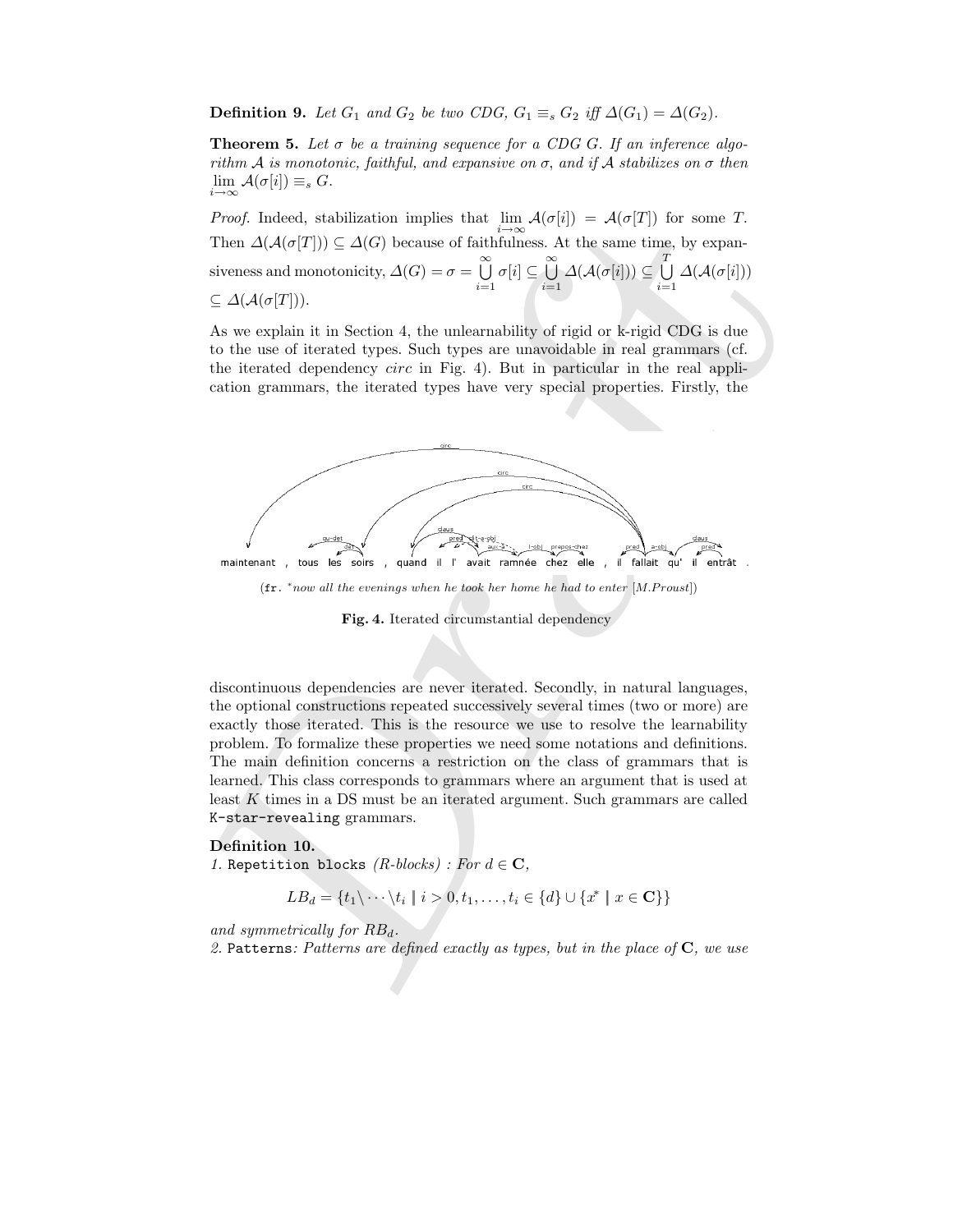**G**, where **G** is the set of gaps  $G = \{ \langle d \rangle | d \in C \}$ . Moreover, for any  $\alpha, \beta, P$ *and*  $d$ ,  $[\alpha \setminus \langle d \rangle \setminus \langle d \rangle \setminus [\beta]^P$  *and*  $[\alpha \setminus \langle d \rangle \setminus \langle d \rangle]^P$  *are not patterns. 3.* Vicinity*: Let* D *be a DS in which an occurrence of a word* w *has : the incoming local dependency* h *(or the axiom* S*), the left projective dependencies or anchors*  $l_k, \ldots, l_1$  *(in this order), the right projective dependencies or anchors*  $r_1, \ldots, r_m$  *(in this order), and discontinuous dependencies*  $p_1(d_1), \ldots, p_n(d_n)$ , *where*  $p_1, \ldots, p_n$  *are polarities and*  $d_1, \ldots, d_n \in \mathbf{V}$  *are valency names. Then the* vicinity *of* w *in* D *is the type*

 $V(w, D) = [l_1 \backslash ... \backslash l_k \backslash h / r_m / ... / r_1]^P$ 

using the in D is the planetic and  $d_1, ..., d_n \in V$  are valency neuron. Then the<br>
valency  $p_i$  is the legacy and  $d_1, ..., d_n \in V$  are valency neuros. Then the<br>
valency of the D interface of  $p_i(d_1), ..., p_i(d_n)$  in a standard lexicosymp *in which* P *is a permutation of*  $p_1(d_1), \ldots, p_n(d_n)$  *in a standard lexicographical order, for instance, compatible with the polarity order*  $\langle \langle \rangle \langle \rangle \langle \rangle$ *4.* Superposition *and* indexed occurrences *of R-blocks :* (i) Let  $\pi$  be a pattern,  $\beta_1, \ldots, \beta_k$  be R-blocks and  $\langle d_1 \rangle, \ldots, \langle d_k \rangle$  be gaps. *Then*  $\pi \langle \langle d_1 \rangle \leftarrow \beta_1, \ldots, \langle d_k \rangle \leftarrow \beta_k$  *is the expression resulting from*  $\pi$  *by the parallel substitution of the R-blocks for the corresponding gaps.* (*ii*) Let E be a type or a vicinity. Then  $\pi$  is superposable on E if:  $E = \pi \left( \langle d_1 \rangle \leftarrow \beta_1, \ldots, \langle d_k \rangle \leftarrow \beta_k \right)$ 

*for some*  $\langle d_1 \rangle, \ldots, \langle d_k \rangle, \beta_1, \ldots, \beta_k$ .

A vicinity corresponds to the part of a type that is used in a DS. The superposition, in this context, puts together in an R-block a list of dependencies with the same name some of which may be defined by iterative types. For instance, the verb *fallait* in the DS in Fig. 4 has the vicinity  $[pred\circ\circ\circ\csc\S/a-obj]$ . The pattern superposable on this vicinity is  $\pi = \{ \langle pred \rangle \setminus \langle circ \rangle \setminus \langle S \rangle \}$  $a - obj$  and the corresponding type is obtained through the following substitution:

 $\pi$ (<pred>  $\leftarrow$ pred, <circ>  $\leftarrow$ circ $\leftarrow$ circ $\leftarrow$ circ, <a-obj >  $\leftarrow$ a-obj). The vicinity of the participle  $\textit{ramen\'ee}$  is  $\left[ \textit{aux}-\textit{a}/\textit{l}-\textit{obj} \right] \sim \textit{clit-}\textit{a}-\textit{obj}$ . It is the same as the type:  $|aux-a| < l-obj > |\n\sqrt{clit-a-obj}(< l-obj > \n- l-obj).$ 

Proposition 2. *For every vicinity* V *there is a single pattern* π *superposable on* V *and a single decomposition (*R-decomposition*)*

 $V = \pi \left( \langle d_1 \rangle \leftarrow \beta_1, \ldots, \langle d_k \rangle \leftarrow \beta_k \right)^p$ 

**Proposition 3.** For  $D \in \Delta(G)$  and an occurrence w of a word in D, let  $V(w, D) = \pi \left( \langle d_1 \rangle \leftarrow \beta_1, \ldots, \langle d_k \rangle \leftarrow \beta_k \right)^P$  be the R-decomposition of the *vicinity of* w *in* D. Then, for every type  $t \in \lambda(w)$  which can be used in a proof of D for w, there exists a permutation  $P'$  of P such that  $\pi^{P'}$  is superposable on t.

**Notation.** Let G be a CDG with lexicon  $\lambda$ , w be a word and t be a type. Then  $G_w^t$  denotes the CDG with lexicon  $\lambda \cup \{w \mapsto t\}.$ 

**Definition 11.** Let  $K > 1$  be an integer. We define a CDG  $\mathcal{C}^K(G)$ , the Kstar-generalization *of* G*, by recursively adding for every word* w *and every local dependency name* d *the types*

$$
[l_1\backslash \cdots \backslash l_a\backslash d^*\backslash m_1\backslash \cdots \backslash m_b\backslash h/r_1/\cdots/r_c]^P
$$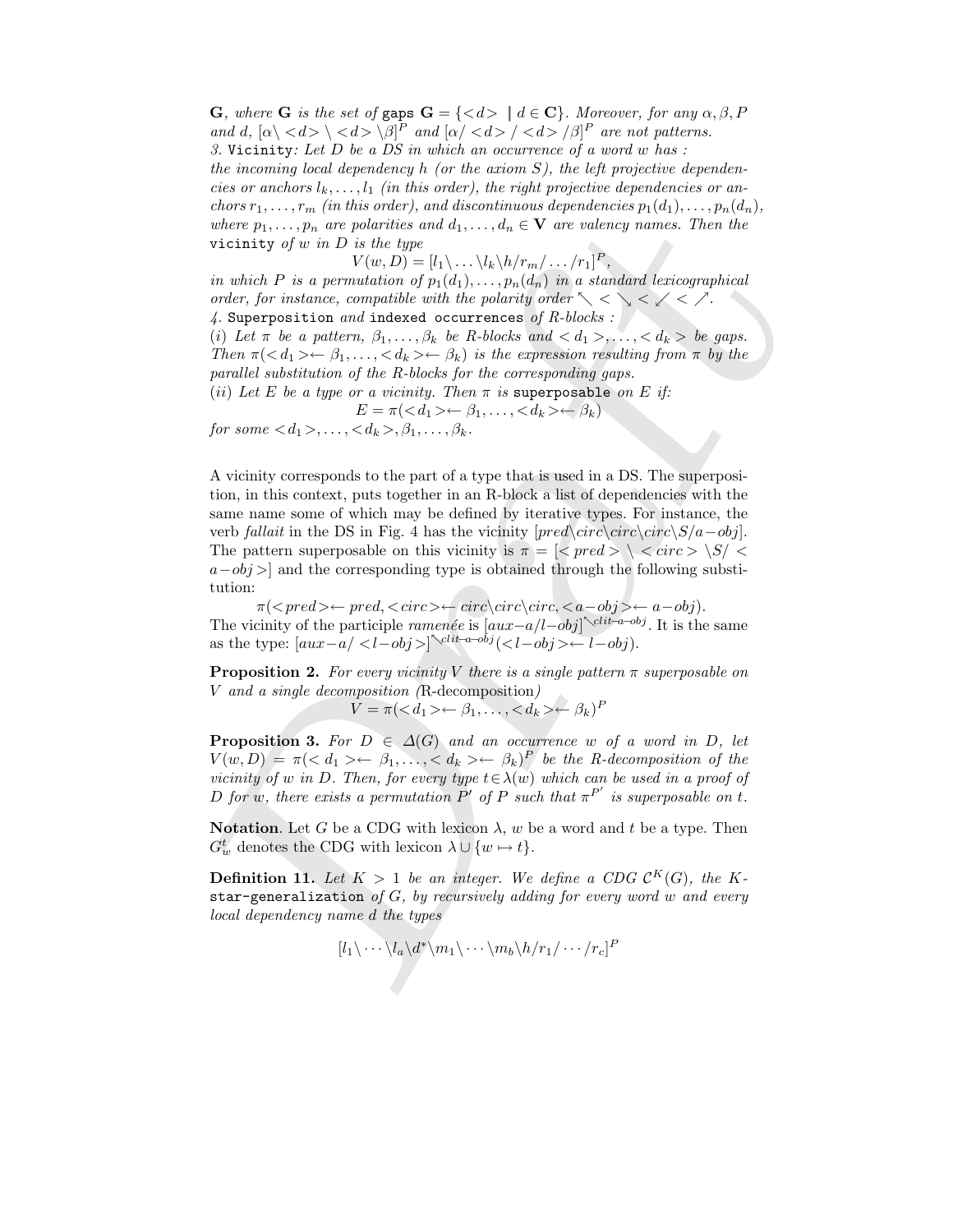$$
[l_1\backslash \cdots \backslash l_a\backslash m_1\backslash \cdots \backslash m_b\backslash h/r_1/\cdots/r_c]^P
$$

*when* w has a type assignment  $w \mapsto t$ , where

$$
t=[l_1\backslash \cdots \backslash l_a\backslash t_1\backslash \cdots \backslash t_k\backslash m_1\backslash \cdots \backslash m_b\backslash h/r_1/\cdots/r_c]^P,
$$

 $every$   $t_1, \ldots, t_k$  *is either d or some iterated dependency type*  $x^*$  *and among*  $t_1, \ldots, t_k$  there are at least K occurrences of d or at least one occur**rence of**  $d^*$ . Symmetrically, we also add the corresponding types if  $t_1, \ldots, t_k$ *appear in the right part of* t*.*

For instance, with  $K = 2$ , for the type  $[a\backslash b^*\backslash a\backslash S/a^*]$ , we add  $[a\backslash a\backslash S/a^*]$  and  $[a\backslash b^*\backslash a\backslash S]$  but also  $[a^*\backslash S/a^*]$  and  $[S/a^*]$ . Recursively, we also add  $[a\backslash a\backslash S]$ ,  $[a^*\S]$  and [S]. The size of  $\mathcal{C}^K(G)$  can be exponential with respect to the size of G.

**Definition 12.** Let  $K > 1$  be an integer. CDG G is K-star-revealing if  $\mathcal{C}^K(G) \,\equiv_s\, G$ 

For instance, if we define the grammar  $G(t)$  by  $A \mapsto [a], B \mapsto [b], C \mapsto t$ , where  $t$  is a type, then we can prove that:

 $-G([a^*\&S/a^*]), G([a^*\&b^*\&S])$  and  $G([a^*\&b\&A^*\&S])$  are all 2-star-revealing,  $-G([a^*\setminus a\setminus S]), G([a^*\setminus b^*\setminus a\setminus S])$  and  $G([a\setminus b^*\setminus a\setminus S])$  are not 2-star-revealing.

We see that in a K-star-revealing grammar, one and the same iterated subtype d <sup>∗</sup> may be used in a type several times. Usually, each occurrence is not in the same block as the local dependency name d. Besides this, there should be less than K occurrences of  $d$  in a block if there is no occurrence of  $d^*$  and this block is separated from other blocks by types that are not iterated.

**Theorem 6.** *The class*  $\mathcal{C}D\mathcal{G}^{K\to\ast}$  *of K*-star-revealing CDG is (incrementally) *learnable from DS.*

every  $t_1, \ldots, t_k$  is collect d or some identical dependency type  $x^*$  and among type  $t_1, \ldots, t_k$  is entropy that the real matrix one corresponding types if  $t_1, \ldots, t_k$  operation of d'. Symmetrically, we also add the c To prove the theorem, we present an inference algorithm  $TGE^{(K)}$  (see Fig. 5) which, for every next DS in a training sequence, transforms the observed local, anchor and discontinuous dependencies of every word into a type with repeated local dependencies by introducing iteration for each group of at least K local dependencies with the same name.  $TGE^{(K)}$  is learning  $\mathcal{C}D\mathcal{G}^{K\to*}$  due to the following two statements.

**Lemma 1.** The inference algorithm  $TGE^{(K)}$  is monotonic, faithful and expan*sive on every training sequence* σ *of a* K*-star-revealing CDG.*

*Proof.* By definition, the algorithm  $TGE^{(K)}$  is monotonic (the lexicon is always extended). It is expansive because for  $\sigma[i]$ , we add types to the grammar that are based on the vicinities of the words of  $\sigma[i]$ . Thus,  $\sigma[i] \subseteq \Delta(\mathbf{TGE}^{(K)}(\sigma[i])$ . To prove that  $\mathbf{TGE}^{(K)}$  is faithful for  $\sigma[i]$  of  $\Delta(G) = \Delta(\mathcal{C}^K(G))$ , we have to remark that  $\mathbf{TGE}^{(K)}(\sigma[i]) \preceq C^K(G)$ .

*and*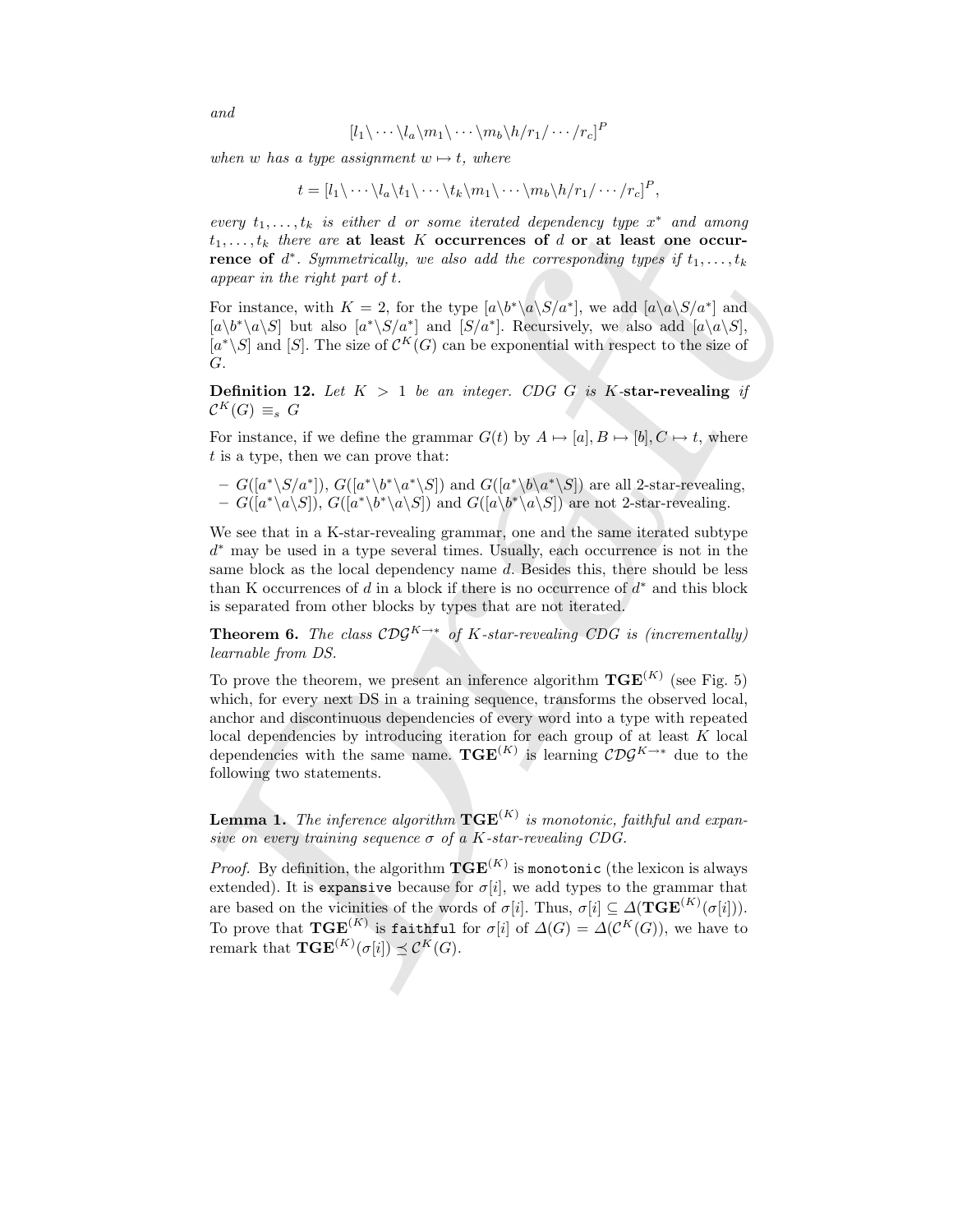```
Let \rho(t) = |x| \ge 0.<br>
Let V(t) = \rho(t)<br>
(too) for W_0 \in \mathcal{C}<br>
(too) for W_0 \in \mathcal{C}<br>
Let V(w, D) = x(x d_0) \sim -\beta_0,..., \angle d_0 \gg -\beta_0,<br>
Let V(w, D) = x(x d_0) \sim -\beta_0,..., \angle d_0 \gg 0<br>
Let \beta_0 = L \mathcal{D}_0 \cup R \mathcal{D}_0 and k \cos \beta_0\mathbf{Algorithm~TGE}^{(K)} (type-generalize-expand):
                         \textbf{Input:} \; \sigma[i] \; (\sigma \; \texttt{being a training sequence}).Output: CDG TGE<sup>(K)</sup>(\sigma[i]).
                         let G_H = (W_H, \mathbf{C}_H, S, \lambda_H) where
                         W_H := \emptyset; \mathbf{C}_H := \{S\}; \, \lambda_H := \emptyset; \, k := 0(loop) for i \geq 0 //Infinite loop on \sigmalet \sigma[i+1] = \sigma[i] \cdot D;let (x, E) = D;
                            (loop) for every w \in xW_H := W_H \cup \{w\};let V(w, D) = \pi(\langle d_1 \rangle \leftarrow \beta_1, \ldots, \langle d_k \rangle \leftarrow \beta_k)P
                                   (loop) for j := 1, \ldots, kif \beta_j \in LD_d \cup RD_d and length(\beta_j) \geq Kthen \gamma_j := d^*// generalization
                                                   else \gamma_j := \beta_j end end
                                    \mathbf{let}\,\, t_w := \pi(<\!d_1\!>\leftarrow\gamma_1,\ldots,<\!d_k\!>\leftarrow\gamma_k)^F// typing
                                   \lambda_H(w) := \lambda_H(w) \cup \{t_w\}; // expansion
                                   end end
```
Fig. 5. Inference algorithm  $\mathbf{TGE}^{(K)}$ 

**Lemma 2.** The inference algorithm  $TGE^{(K)}$  stabilizes on every training se*quence* σ *of a* K*-star-revealing CDG.*

*Proof.* Because  $\mathcal{C}^K(G)$  has a finite number of types, the number of corresponding patterns is also finite. Thus the number of patterns that correspond to the DS in  $\Delta(\mathcal{C}^K(G))$  (and of course in  $\sigma$ ) is also finite. Because the R-blocks are generalized using \* by  $TGE^{(K)}$  when their length is greater or equal to K, the number of R-blocks used by  $\mathbf{TGE}^{(K)}$  is finite. Thus the number of generated types is finite and the algorithm certainly stabilizes.

### 4 Learnability from Positive Examples

Below we study the problem of learning CDG from positive examples of structures analogous to the FA-structures used for learning of categorial grammars.

#### 4.1 Original Algorithm on Functor-Argument Data

An FA *structure* over an alphabet  $\Sigma$  is a binary tree where each leaf is an element of  $\Sigma$  and each internal node is labelled by the name of the binary rule.

Background - RG Algorithm. We recall Buszkowski's Algorithm called RG as in [10] it is defined for AB grammars, based on  $\ell_e$  and  $\ell_e$  (binary elimination rules, like the local rules of CDG  $L^r$  and  $L^l$ , without potentials) :

 $\big|_e : A \mid B, B \Rightarrow A$  and  $\big|_e : B, B \setminus A \Rightarrow A$ The RG algorithm takes a set  $D$  of functor-argument structures as positive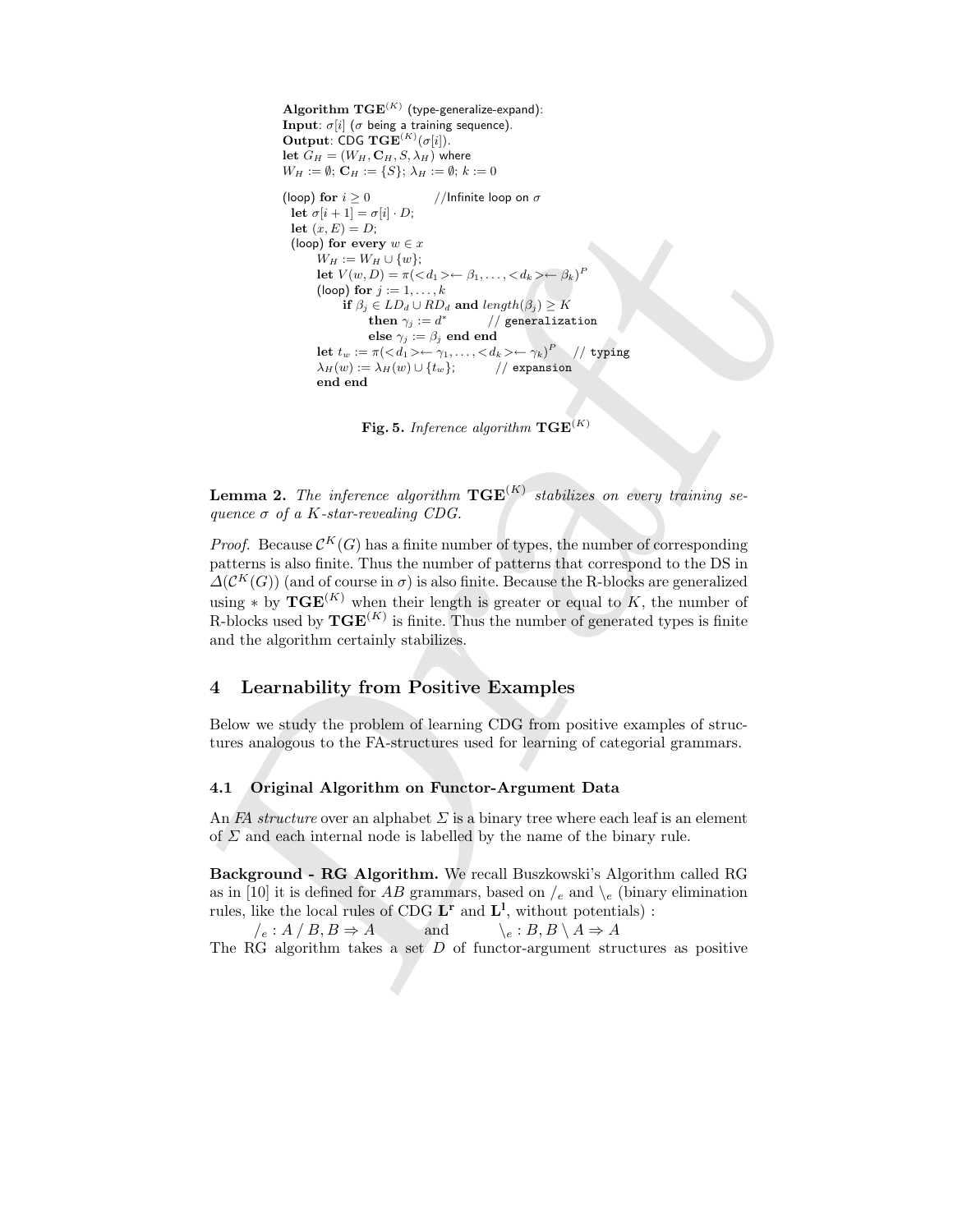examples and returns a rigid grammar  $RG(D)$  compatible with the input if there is one (compatible means that  $D$  is in the set of functor-argument structures generated by the grammar).

#### Sketch of RG-algorithm, computing  $RG(D)$ :

- 1. assign S to the root of each structure
- 2. assign distinct variables to argument nodes
- 3. compute the other types on functor nodes according to  $\ell_e$  and  $\ell_e$
- 4. collect the types assigned to each symbol, this provides  $GF(D)$
- 5. unify (classical unification) the types assigned to the same symbol in  $GF(D)$ , and compute the most general unifier  $\sigma_{mqu}$  of this family of types.
- 6. The algorithm fails if unification fails, otherwise the result is the application of  $\sigma_{mau}$  to the types of  $GF(D)$ :  $RG(D) = \sigma_{mau}(GF(D)).$

#### 4.2 Functor-Argument Structures for CDG with Iterated Subtypes

Definition 13. *Let* D *be a dependency structure proof, ending in a type* t*. The* labelled functor-argument structure *associated to*  $D$ *, lfa<sub>iter</sub>*( $D$ *), is defined by induction on the length of the dependency proof* D *considering its last rule :*

- if D has no rule, it is a type t assigned to a word w, let  $lfa_{iter}(\mathcal{D}) = w$ ;

- if the last rule is:  $c^{P_1} [c \setminus \beta]^{P_2} \vdash [\beta]^{P_1 P_2}$ , by induction let  $\mathcal{D}_1$  be a dependency structure proof for  $c^{P_1}$  and  $\mathcal{T}_1=$   $lfa_{iter}(\mathcal{D}_1)$  ; and let  $\mathcal{D}_2$  be a dependency structure proof for  $[c \setminus \beta]^{P_2}$  and  $\mathcal{T}_2=lfa_{iter}(\mathcal{D}_2)$ : then  $lfa_{iter}(\mathcal{D})$  is the tree with root labelled by  $\mathbf{L}^1_{[c]}$  and subtrees  $\mathcal{T}_1, \mathcal{T}_2$ ;

- if the last rule is:  $[c^* \setminus \beta]^{P_2} \vdash [\beta]^{P_2}$ , by induction let  $\mathcal{D}_2$  be a dependency structure proof for  $[c^* \setminus \beta]^{P_2}$  and  $\mathcal{T}_2 = \text{If}_{a_{iter}}(\mathcal{D}_2)$ : then  $\text{If}_{a_{iter}}(\mathcal{D})$  is  $\mathcal{T}_2$ ;

- if the last rule is:  $c^{P_1}$   $[c^* \setminus \beta]^{P_2} \vdash [c^* \setminus \beta]^{P_1 P_2}$ , by induction let  $\mathcal{D}_1$  be a dependency structure proof for  $c^{P_1}$  and  $\mathcal{T}_1 = \text{If}_{a_{iter}}(\mathcal{D}_1)$  and let  $\mathcal{D}_2$  be a dependency structure proof for  $[c^* \setminus \beta]^{P_2}$  and  $\mathcal{T}_2=$   $lfa_{iter}(\mathcal{D}_2)$  :  $lfa_{iter}(\mathcal{D})$  is the tree with root labelled by  $\mathbf{L}^1_{[c]}$  and subtrees  $\mathcal{T}_1, \mathcal{T}_2$ ;

- we define similarly the function  $lfa_{iter}$  when the last rule is on the right, using  $\pi$  and  $\mathbf{L}^{\mathbf{r}}$  instead of  $\pi$  and  $\mathbf{L}^{\mathbf{l}}$ ;

- if the last rule is the one with potentials,  $lfa_{iter}(\mathcal{D})$  is taken as the image of the proof above.

The functor-argument structure  $fa_{iter}(\mathcal{D})$  is the one obtained from  $lfa_{iter}(\mathcal{D})$ (the labelled one) by erasing the labels [c].

*Example 5.* Let  $\lambda(John) = N$ ,  $\lambda(ran) = [N \setminus S / A^*]$ ,  $\lambda(fast) = \lambda(yesterday) = A$ , then  $s'_3 = \mathbf{L}^1_{[N]}(John, \mathbf{L}^r_{[A]}(\mathbf{L}^r_{[A]}(ran, fast), yesterday)$  (labelled structure) and  $s_3 = L^1(John, L^r(ran, fast), yesterday)$  are associated to  $\mathcal{D}_1$  below :  $[N\setminus S / A^*]$   $A$ 

\n- 1. assign of to the root of each structure
\n- 2. assign distinct variables to argument nodes
\n- 3. compute the other types on functor nodes according to 
$$
/e
$$
 and  $\lambda_e$  4. collect the types assigned to each symbol, this provides  $GF(D)$ , and compute the most general unifier  $\sigma_{mga}$  of this family of types.
\n- 6. The algorithm fails if unification fails, otherwise the result is the application of  $\sigma_{mga}$  to the types of  $GF(D)$ :  $RG(D) = \sigma_{mga}(GF(D))$ .
\n- 4.2 Function-Argument Structures for CDG with Iterated Subtypes Definition 13. Let  $D$  be a dependency structure proof, ending in a type t. The labelled function  $G$  is defined in the image,  $G$  is defined by induction on the length of the dependence proof  $D$ ,  $G$  is defined by induction on the length of the dependence proof  $D$ ,  $G$  is defined to a word  $w$ , let  $Id_{\text{iter}}(D) = w$ ; if  $D$  has no rule, it is a type t assigned to a word, we let  $Id_{\text{iter}}(D) = w$ ; if the last rule is  $c^P$   $[c \setminus \beta]^P$  is  $|\beta|^P$ , by induction let  $D_e$  be a dependency structure proof for  $c^P$ ,  $|c|^P$ ,  $|\beta|^P$ , by induction let  $D_2$  be a dependency structure proof for  $[c' \setminus \beta]^P$  and  $T_2 = |flat_{\text{iter}}(D_2)$ ; then  $Id_{\text{iter}}(D)$  is  $T_2$ ; if the last rule is:  $c^P$   $[c' \setminus \beta]^P$  is  $|\beta|^P$ . For example,  $|G|$  is the tree with root labelled by  $\mathbf{L}^T|_G$  and  $T_2 = |flat_{\text{iter}}(D_2)$ ; then  $Id_{\text{iter}}(D)$  is  $T$

 $\mathcal{D}_1$  :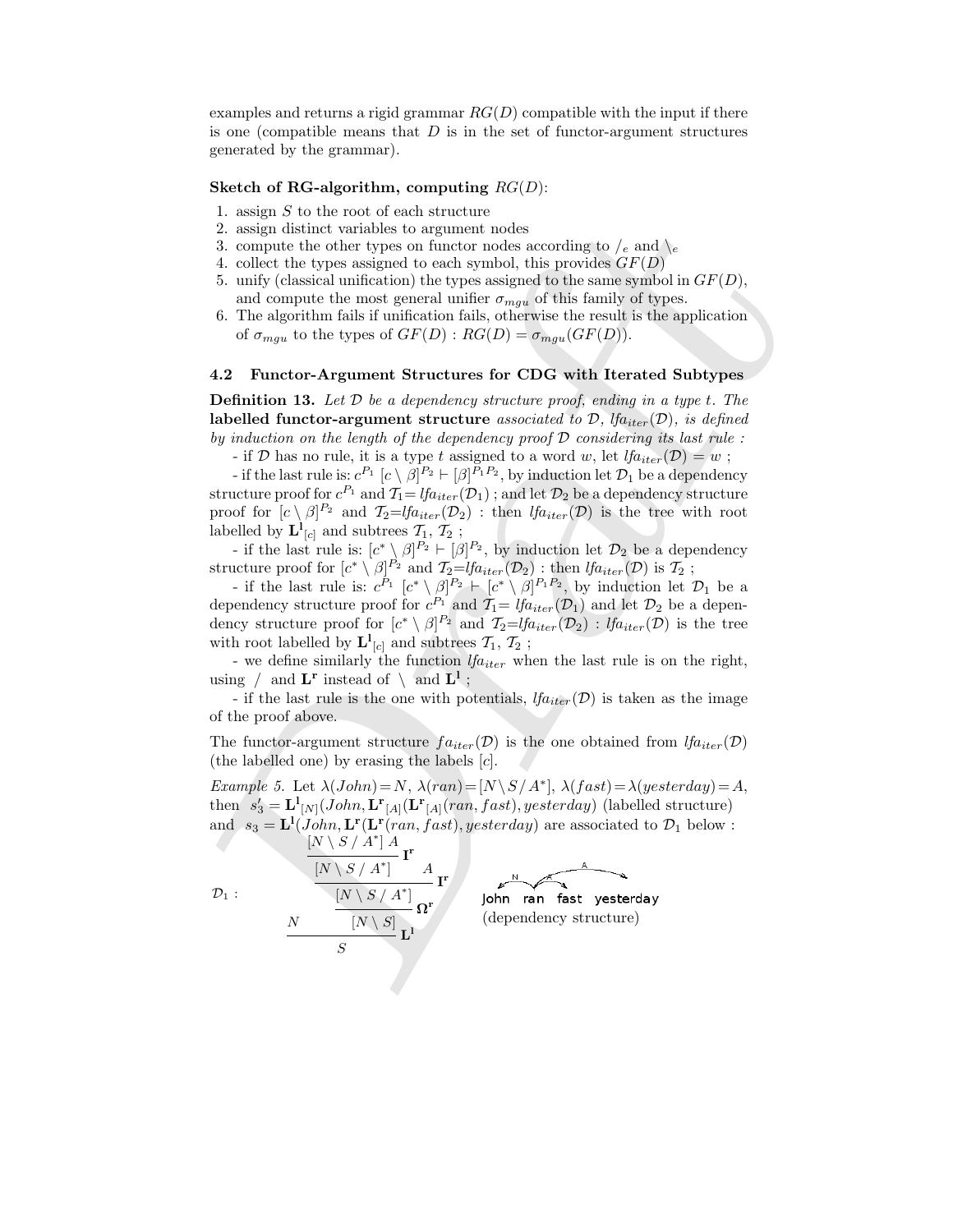#### 4.3 On RG-like Algorithms and Iteration

*Example 6.* We consider the following functor-argument structures :

 $s_1 = \mathbf{L}^{\mathbf{l}}(John, ran)$  $s_2 = \mathbf{L}^{\mathbf{l}}(John, \mathbf{L}^{\mathbf{r}}(ran, fast))$  $s_3 = \mathbf{L}^1(\textit{John}, \mathbf{L}^r(\mathbf{L}^r(\textit{ran}, \textit{fast}), \textit{yesterday}))$ 

 $s_4 = \mathbf{L}^1(John, \mathbf{L}^r(\mathbf{L}^r(ran, fast), yesterday), nearby)$ 

| $s_4 = L'(John, L'(L'(L'(ran, fast), yesterday), nearby))$                                                                                                                                                                                               |                                  |                         |                                   |
|----------------------------------------------------------------------------------------------------------------------------------------------------------------------------------------------------------------------------------------------------------|----------------------------------|-------------------------|-----------------------------------|
| An RG-like algorithm could compute the following assignments and grammar                                                                                                                                                                                 |                                  |                         |                                   |
| $\mathbf{L}^1(John : X_1, ran : X_1 \setminus S) : S$<br>from $\{s_1, s_2, s_3\}$ :                                                                                                                                                                      |                                  |                         |                                   |
| $\mathbf{L}^1(John : X_1', \mathbf{L}^r(ran : X_1' \setminus S \; / \; X_2, fast : X_2) : X_1' \setminus S) : S$                                                                                                                                         |                                  |                         |                                   |
| $\mathbf{L}^1(John : X_{1}, \mathbf{L}^r(\mathbf{L}^r(\text{ran} : X_{1} \setminus S / X_{2} \setminus X_{2}', \text{fast} : X_{2}'): X_{1} \setminus S / X_{2}';$                                                                                       |                                  |                         |                                   |
| $y \in \text{seterday} : X"_2) : X"_1 \setminus S) : S$                                                                                                                                                                                                  |                                  |                         |                                   |
|                                                                                                                                                                                                                                                          |                                  |                         | flat rigid grammar                |
|                                                                                                                                                                                                                                                          | general form                     | unification             | for 2-iteration                   |
| John                                                                                                                                                                                                                                                     | $X_1, X'_1, X''_1$               | $X_1 = X'_1 = X''_{11}$ | $X_1$                             |
|                                                                                                                                                                                                                                                          | $\overline{X_1 \setminus S}$     |                         | $X_1 \setminus S \setminus X_2^*$ |
| ran                                                                                                                                                                                                                                                      | $X'_1 \setminus S / X_2$         | fails                   | with $X_2 = X'_2 = X''_2$         |
|                                                                                                                                                                                                                                                          | $X"_1 \setminus S / X"_2 / X'_2$ |                         |                                   |
| fast                                                                                                                                                                                                                                                     | $X_2, X_2'$                      | $X_2$                   | $X_2$                             |
| $y \neq \text{sterday}$                                                                                                                                                                                                                                  | $\overline{X}$ <sup>"</sup>      | $\overline{X"_{2}}$     | $X_2$                             |
|                                                                                                                                                                                                                                                          |                                  |                         |                                   |
| Notice that the next example $s_4$ would not change the type of ran.                                                                                                                                                                                     |                                  |                         |                                   |
|                                                                                                                                                                                                                                                          |                                  |                         |                                   |
| In fact, such an RG-like algorithm, when the class of grammars is restricted to                                                                                                                                                                          |                                  |                         |                                   |
| rigid grammars, when positive examples are functor-argument structures (with-                                                                                                                                                                            |                                  |                         |                                   |
| out dependency names), cannot converge (in the sense of Gold).                                                                                                                                                                                           |                                  |                         |                                   |
| This can be seen, as explained below, using the same grammars as in the                                                                                                                                                                                  |                                  |                         |                                   |
| limit point construction for string languages in [3], involving iterated dependency                                                                                                                                                                      |                                  |                         |                                   |
| types. In fact, the functor-argument structures are all flat structures, with only                                                                                                                                                                       |                                  |                         |                                   |
| $\frac{1}{2}$ operators.                                                                                                                                                                                                                                 |                                  |                         |                                   |
| $G'_0 = \{a \mapsto A, b \mapsto B, c \mapsto C'_0\}$                                                                                                                                                                                                    |                                  |                         |                                   |
|                                                                                                                                                                                                                                                          |                                  |                         |                                   |
| $\begin{array}{l} C_0' = S \\ C_{n+1}' = C_n' \ / \ A^* \ / \ B^* \quad \begin{array}{l} G_n' = \{a \mapsto A, b \mapsto B, c \mapsto [C_n']\} \\ G_*' = \{a \mapsto A, b \mapsto A, c \mapsto [S \ / \ A^*]\} \end{array} \end{array}$                  |                                  |                         |                                   |
| Positive structured examples are then of the form :                                                                                                                                                                                                      |                                  |                         |                                   |
| c, $\mathbf{L}^{\mathbf{r}}(c,b)$ , $\mathbf{L}^{\mathbf{r}}(\mathbf{L}^{\mathbf{r}}(c,b),b)$ , $\mathbf{L}^{\mathbf{r}}(c,a)$ , $\mathbf{L}^{\mathbf{r}}(\mathbf{L}^{\mathbf{r}}(c,a),a)$ , $\mathbf{L}^{\mathbf{r}}(\mathbf{L}^{\mathbf{r}}(c,b),a)$ , |                                  |                         |                                   |
|                                                                                                                                                                                                                                                          |                                  |                         |                                   |
| <b>Definition 14.</b> We define $flat_{\mathbf{L}^{\mathbf{r}}}$ and $flat_{\mathbf{L}^{\mathbf{r}}(A)}$ on words by : $flat_{\mathbf{L}^{\mathbf{r}}}(x1) = x1$                                                                                         |                                  |                         |                                   |
| $= flat_{\mathbf{L}^{\mathbf{r}}[A]}(x1)$ for words of length 1, and $flat_{\mathbf{L}^{\mathbf{r}}}(x1.w1) = \mathbf{L}^{\mathbf{r}}(x, flat_{\mathbf{L}^{\mathbf{r}}}(w1))$ ;                                                                          |                                  |                         |                                   |
|                                                                                                                                                                                                                                                          |                                  |                         |                                   |
| $flat_{\mathbf{L}^{\mathbf{r}}[A]}(x1.w1) = \mathbf{L}^{\mathbf{r}}[A](x, flat_{\mathbf{L}^{\mathbf{r}}[A]}(w1))$ ; we extend the notation $flat_{\mathbf{L}^{\mathbf{r}}}$ and                                                                          |                                  |                         |                                   |
| $flat_{\mathbf{L}^{\mathbf{r}}[A]}$ to sets of words (as the set of word images).                                                                                                                                                                        |                                  |                         |                                   |
| Let $FL(G)$ denote the language of functor-arguments structures of G.                                                                                                                                                                                    |                                  |                         |                                   |
|                                                                                                                                                                                                                                                          |                                  |                         |                                   |
| <b>Theorem 7.</b> $FL(G'_n) = flat_{\mathbf{L}^r}(\{c(b^*a^*)^k \mid k \leq n\})$ and $FL(G'_*) = flat_{\mathbf{L}^r}(c\{b,a\}^*)$                                                                                                                       |                                  |                         |                                   |
| <b>Corollary 3.</b> The limit point establishes the non-learnability from functor-argument                                                                                                                                                               |                                  |                         |                                   |
| structures for the underlying classes of (rigid) grammars: those allowing iterated                                                                                                                                                                       |                                  |                         |                                   |
| dependency types $(A^*)$ .                                                                                                                                                                                                                               |                                  |                         |                                   |
|                                                                                                                                                                                                                                                          |                                  |                         |                                   |
|                                                                                                                                                                                                                                                          |                                  |                         |                                   |
|                                                                                                                                                                                                                                                          |                                  |                         |                                   |

$$
C'_0 = S
$$
  
\n
$$
C'_0 = \{a \mapsto A, b \mapsto B, c \mapsto C'_0\}
$$
  
\n
$$
C'_{n+1} = C'_n / A^* / B^*
$$
  
\n
$$
G'_n = \{a \mapsto A, b \mapsto B, c \mapsto [C'_n]\}
$$
  
\n
$$
G'_* = \{a \mapsto A, b \mapsto A, c \mapsto [S / A^*]\}
$$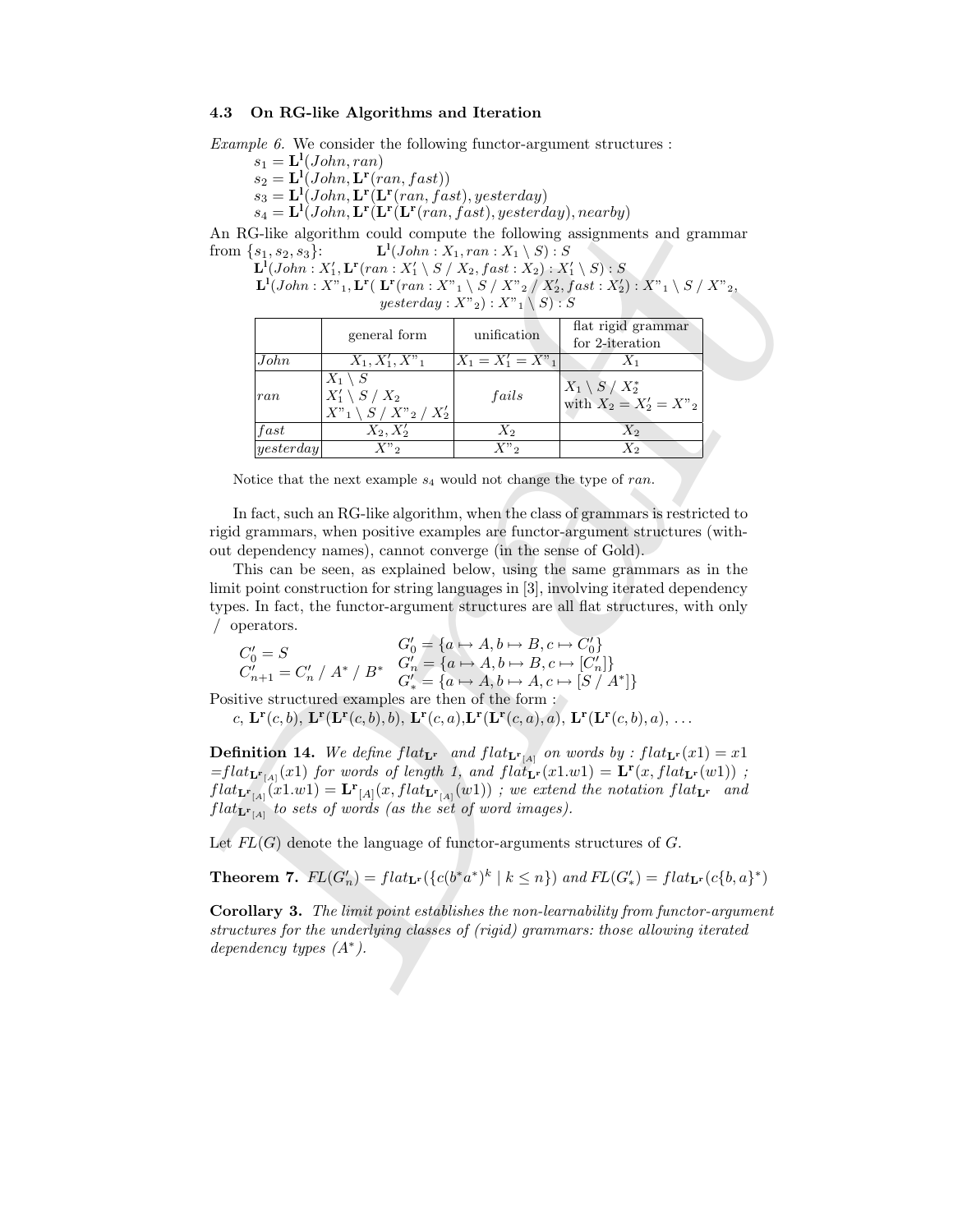A limit point, for labelled functor-arguments structures. If we drop restrictions such as  $k$ -rigid, and consider learnability from labelled functorarguments structures, we have a limit point as follows :

$$
C_0 = S
$$
  
\n
$$
C_0 = \{a \mapsto A, c \mapsto C_0\}
$$
  
\n
$$
C_{n+1} = (C_n / A) \quad G_* = \{a \mapsto A, c \mapsto [C_n], c \mapsto [C_{n-1}], \dots c \mapsto C_0\}
$$
  
\n
$$
G_* = \{a \mapsto [A], c \mapsto [S / A^*]\}
$$

In fact, the functor-argument structures are all flat structures, with only / operators and always the same label A.

Let  $LFL(G)$  denote the language of labelled functor-argument structures of G.

**Theorem 8.**  $LFL(G_n) = flat_{\mathbf{L}^{\mathbf{r}}[A]}\left( \{ c \ a^k \mid k \leq n \} \right)$  and  $LFL(G_*) = flat_{\mathbf{L}^{\mathbf{r}}[A]}(c \ a^*)$ 

Corollary 4. *The limit point establishes the non-learnability from labelled functorargument structures for the underlying classes of grammars: those allowing iterated dependency types (*A<sup>∗</sup> *).*

The similar question for rigid or k-rigid CDG with iteration is left open.

#### 4.4 Bounds and String Learnability

A List-like Simulation. In order to simulate an iterated type such that :

$$
[\beta \mid a^*]^{P_0} a^{P_1} \dots a^{P_n} \vdash [\beta]^{P_0 P_1 \dots P_n}
$$

we can distinguish two types, one type  $\alpha$  for a first use in a sequence and one type  $a \setminus a$  for next uses in a sequence of elements of type  $a$ , as in :

> John ran fast yesterday nearby  $n \quad n \setminus s / a \quad a \quad a \setminus a \quad a \setminus a$

Bounds. As a corollary, for a class of CDG *without potentials* for which the number of iterated types is bound by a fixed  $N$ , the simulation leads to a class of grammars without iterated types, which is also  $k$ -rigid: the number of assignments per word is bound by a large but fixed number  $(k = 2^N)$ . This means that the class of rigid CDG allowing at most N iterated types is learnable from strings. This fact also extends to  $k$ -rigid CDG, not only to rigid (1-rigid) CDG.

### 5 Conclusion

In fact, the functor-argument structures of all flat structures, with only /<br>In fact, the functor-argument interdentic structures, with only /<br>Dat LEL(C) denote the language of labelled functor-argument structures of G.<br> In this paper, we propose a new model of incremental learning of categorial dependency grammars with unlimited iterated types from input dependency structures without marked iteration. The model reflects the real situation of deterministic inference of a dependency grammar from a dependency treebank. The learnability sufficient condition of  $K$ -star-revealing we use, is widely accepted in traditional linguistics for small  $K$ , which makes this model interesting for practical purposes. As shows our study, the more traditional unification based